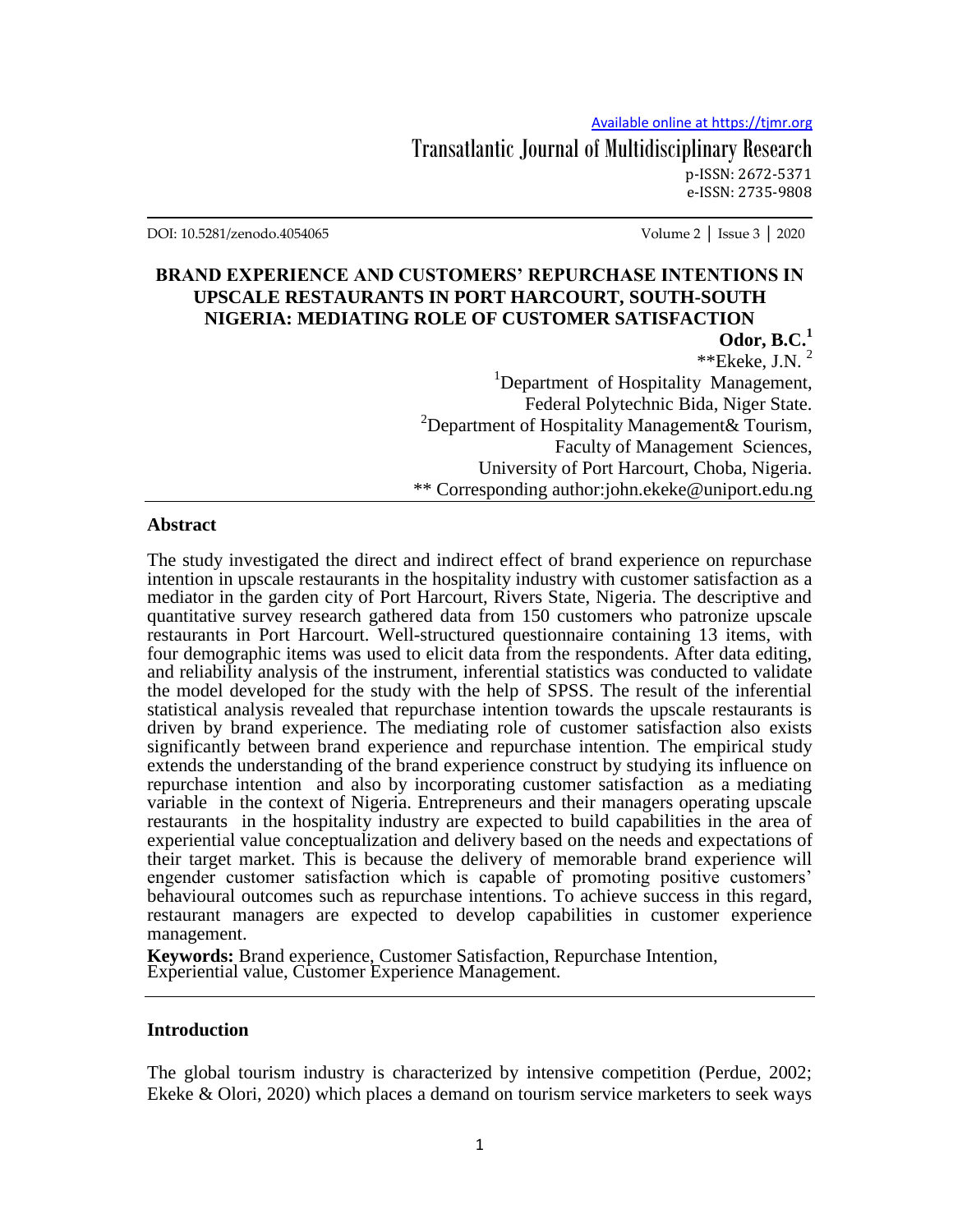# Available online at https://tjmr.org Transatlantic Journal of Multidisciplinary Research p-ISSN: 2672-5371 e-ISSN: 2735-9808

to understand the target market"s needs and expectations. The aim is to develop tourism marketing strategies capable of delivering customer value and capturing value in return (Kotler & Armstrong 2010). Rather, (2018) posited that creating excellent customer experiences in the contemporary hospitality industry is the main source of differentiation strategy which accounts for competitive advantage as it generates valuable customer relationships.

The foregoing is in consonance with the fact that experience has become the product in the competitive hospitality industry, thus confirming the paradigm shift from traditional marketing to experiential marketing (Schmitt 1999; Pine & Gilmore 1999; Brakus, Schmitt, & Zarantonello 2009). This implies that owners/managers of tourism service organisations like hotels, restaurants, car rental companies, airlines, etc., are expected to develop capabilities in delivering of excellent brand experiences because of its ability to enhance customers/guests positive behavoural responses to the service brand.

In extant literature, there are empirical evidence studied in various contexts at the exclusion of Nigeria to prove that brand experience commonly called customer experience affects consumer behavioural intentions (Brakus, et al., 2009; Kassim, Igau, Harun, & Tahajuddin, 2014; Ebrahim, et al., 2013; Chinomona, 2013: Gani, Mahdzar, & Anuar, 2019; Jang & Feng 2007; Alia, Hussainb, & Ragavan, 2014; Gabioch & Gweba, 2011). This current study attempts to fill the gap in literature by investigating the effect of brand experience on customers" repurchase intention, with customer satisfaction serving as the mediating variable in the context of upscale restaurants in Port Harcourt, River State, Nigeria.

## **Conceptual Review**

# **Brand Experience**

Brakus, et al, (2009,p.52) defined brand experience as "sensations, feelings, cognitions, and behavioural responses evoked by brand-related stimuli that are part of a brand"s design and identity, packaging, communication and environment", while Pine and Gilmore, (1998, p. 12) described experiences as "a distinct economic offering, as distinct from services as services are from goods", thus confirming Brakus, et al (2009) conceptualisation as sensations.

Gentile, Spiller, and Noci (2007) noted that, customer experience originates from a set of interactions between customer and product, or part of its organization, which provokes a reaction, which is strictly a personal experience with customer's involvement at different levels including rational, emotional, sensorial, physical and emotional. These experiences are memorable in nature and impacts on customers' satisfaction and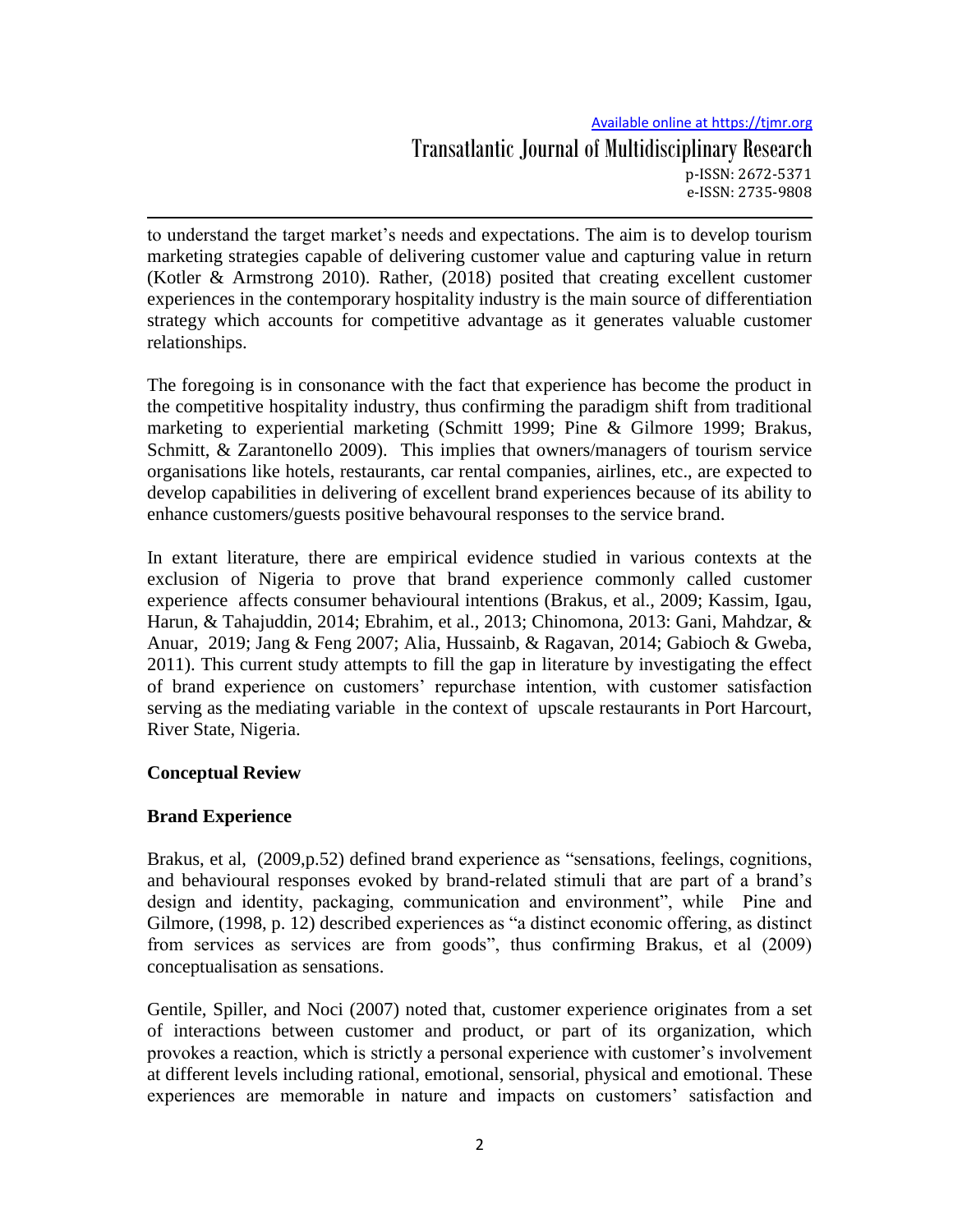# Available online at https://tjmr.org Transatlantic Journal of Multidisciplinary Research p-ISSN: 2672-5371 e-ISSN: 2735-9808

behavioural intentions, particularly, in the tourism and hospitality industry, where customers look out for various environments that can trigger their memories and emotions and thus enhance their and overall experiential value (Xu & Chan, 2010).

As noted by Knutson, Beck, Kim, and Cha, J. (2006), experiences are internally produced at the general level and by its nature, individuals tend to create their own experience based on their respective backgrounds, values, attitudes and beliefs brought to the situation or marketplace. The implication being that, tourism and hospitality service organisations are expected to understand the needs and preferences of their target market to enable them create the required environment that is capable of creating the appropriate experiential value. Due the quest for competitive advantage through differentiation strategies in the hospitality and tourism industry, experience plays key role in the service sector where consumption of experiences remains the norm.

Several theoretical foundations have been laid for brand/customer experience by scholars, who approached the concept through different perspectives, which has resulted in diverse dimensions (Sharma, & Rather, 2015). The various dimensions postulated for the measuring of brand experience and their respective authors are as follows: fun, feelings and fantasies (Holdbrook & Hirschiman, 1982); entertainment, education, aesthetic, and escapism(4Es) (Pine & Gilmore, 1998); sense, feel, think, act, and relate(Schmitt, 1999;2003); experience, entertainment, exhibitionism, evangelizing (Holbrook, 2000); sensorial, emotional, cognitive, pragmatic, lifestyle and relational component(Gentle, et al., 2007), sensory, emotional, intellectual, and behavioural (Brakus, et al., 2009). It is through interactive experiences with the brand that consumers build preferences and purchasing decisions (Holdbrook, 2007). As noted by Ebrahim, Ghoneim, Irani and Fan (2016, p.1233), "despite the existence of different types of responses that define consumers" brand experiences there is no set of definite responses to describe consumer experiences with brands"

For this current study, sensory and emotional experiences are the dimensions of brand experience adopted. Sensory experience "appeals to the senses with the objective of creating sensory experiences, through sight, touch, taste and smell"(Schmitt, 1999, p.61). Through aesthetics or excitement, tourism service organizations could utilize sense marketing to add value to their product offering and by extension motivate their target market towards positive behavioural intentions. On the other hand, the emotional component, enables consumers to develop emotional bond with the brand with the possibility of developing positive feelings towards the brand(Schmitt, 1999).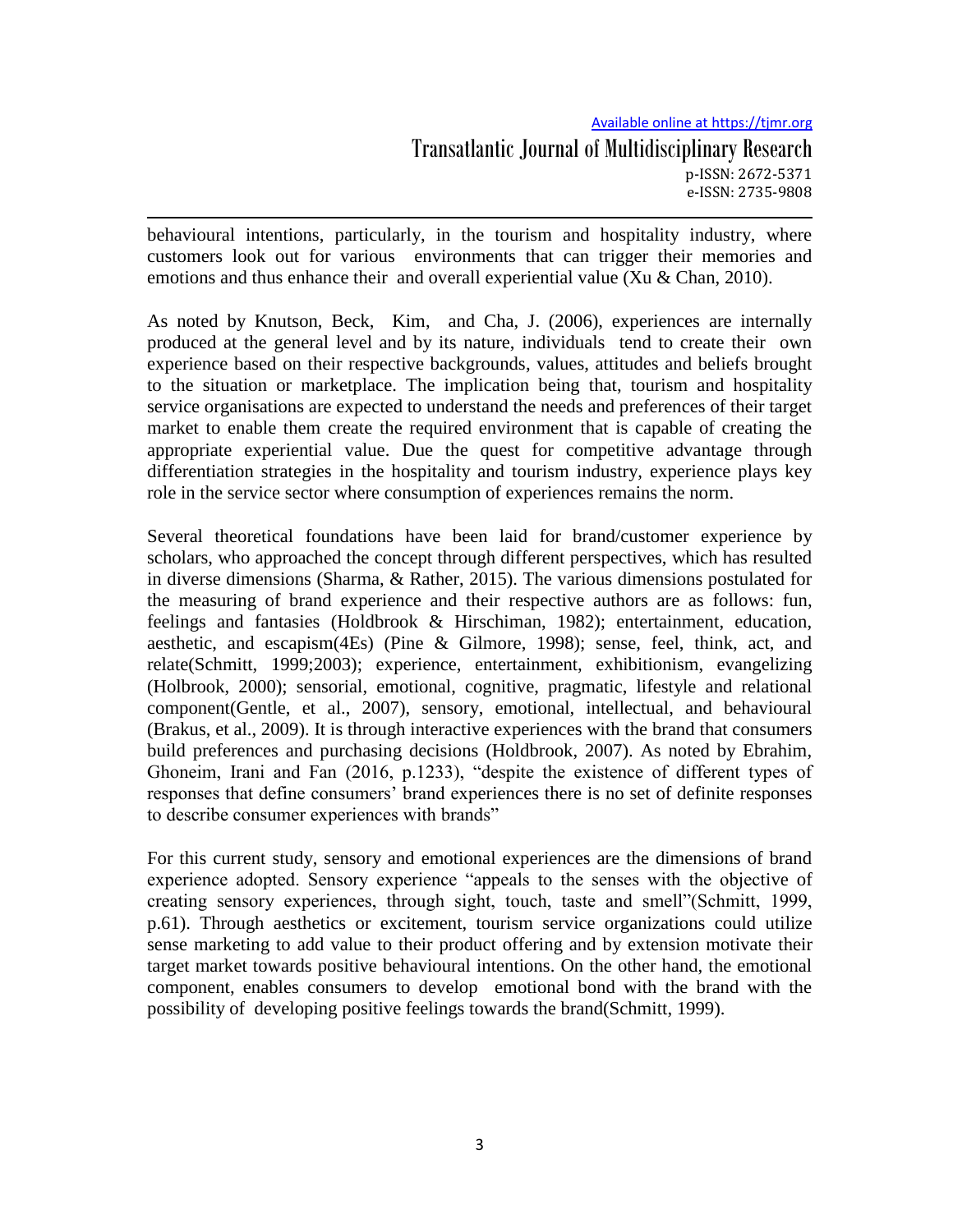## **Customer Satisfaction**

Atarodian (2013, p.204) described customer satisfaction as "a level of performance that meets customer expectations". . Tse and Wilton (1988, p. 204) defined the concept as "consumer"s response to the evaluation of the perceived discrepancy between prior expectation and the actual performance of the product as perceived after its consumption". Other scholars see customer satisfactions as a judgment which is made by consumers on the basis of a specific service encounter or product purchase/consumption (Cronin & Taylor, 1992)

As rightly observed by Golder, Mitra, and Moorman, (2012), customer satisfaction is very important in the hospitality industry as well as being the most examined concept in hospitality marketing literature, even as it has engendered long term interest in several other fields (Li, Ye, & Law, 2013). It has been found to be an antecedent to customer/guest post consumption behavioural intentions towards the brand. For example, in Iran, Atarodian (2013) found that customer satisfaction has positive effect on attitudes toward the brand, loyalty and re purchase intention.

As consumers encounter brands, the various interactions with the brand which results in customer experience has been confirmed to generally affect the customer"s overall satisfaction with the services brand (Grace  $\&$  O'Cass, 2004). The implication being that the satisfaction or dissatisfaction of a customer, defines or, is an essential outcome of customer experience.

## **Repurchase Intentions**

Repurchase intention is described by Ebrahim, et al (2013, p.1244) as "consumers" decision about repeating the action of purchasing the brand". Young, Clark, and McIntyre (2007, p.92) defined return patronage intention as "the likelihood that a current customer of a restaurant expects to return in the future for a dining experience". The concept of repurchase intention is considered as one of the most important behavioral outcome of consumers in marketing simply because it signifies the determination to buy the same product or brand again (Pharm & Train, 2014) as well as accounting for firm profitability due to repeat purchases by several customers.

It is suggested in extant literatures that customers who return for re-patronage are satisfied customers and they tend to spend more money through purchases, spread positive word of mouth, and remain loyal instead of switching to a competitor (Mohsan, Nawaz, Khan, Shaukat, & Aslam, 2011). This makes it imperative that restaurant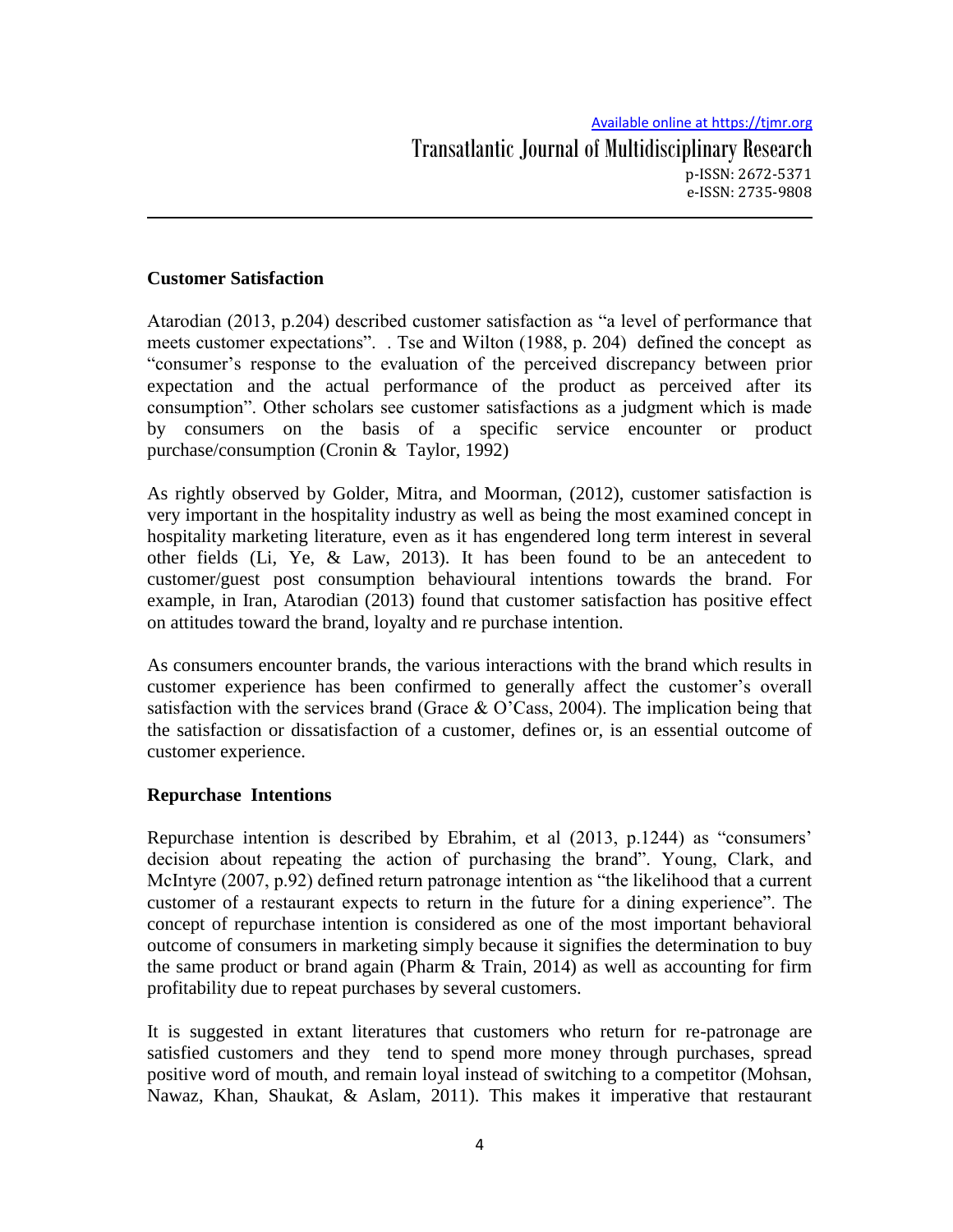managers and their owners increase the level of customer satisfaction of their customers with a view to enhancing the rate of return visit (Darley, Luethge, & Thatte, 2008).

From the foregoing, the knowledge of what makes customers to repurchase a particular brand or revisit a particular firm/destination is very crucial for hospitality and other tourism service organisations. In an online shopping experience research in Veitnam, Pham, Train, Misra, Maskeciunas and Damasevicius (2018), found that access, search, evaluation, transaction and possession/post-purchase convenience had positive effect on repurchase intention. Nasermoadeli, et al (2013) found that sensory experience had positive effect on purchase intention in the context of entertainment (cinema-watching of movies). With this empirical evidence, it is safe to argue that brand experience can enhance the level of customer satisfaction which is capable of motivating customers to return to the firm re-patronage.

## **Conceptual Model and Hypotheses Development**



**Figure 1: Brand Experience Repurchase Intention Model**

The research model demonstrates that brand experience has both direct and indirect influence on repurchase intention. The indirect influence of brand experience on repurchase intention is mediated by customer satisfaction.

## **Brand Experience and Repurchase Intention**

In the telecommunications industry in Egypt, Ebrahim, et al, (2016) examined the role of consumer experience in the relationship between brand preference and repurchase intention. The exploratory study btained primary data using self administered questionnaires through convenience sampling technique from mobile phone users in shopping malls at Cairo, Egypt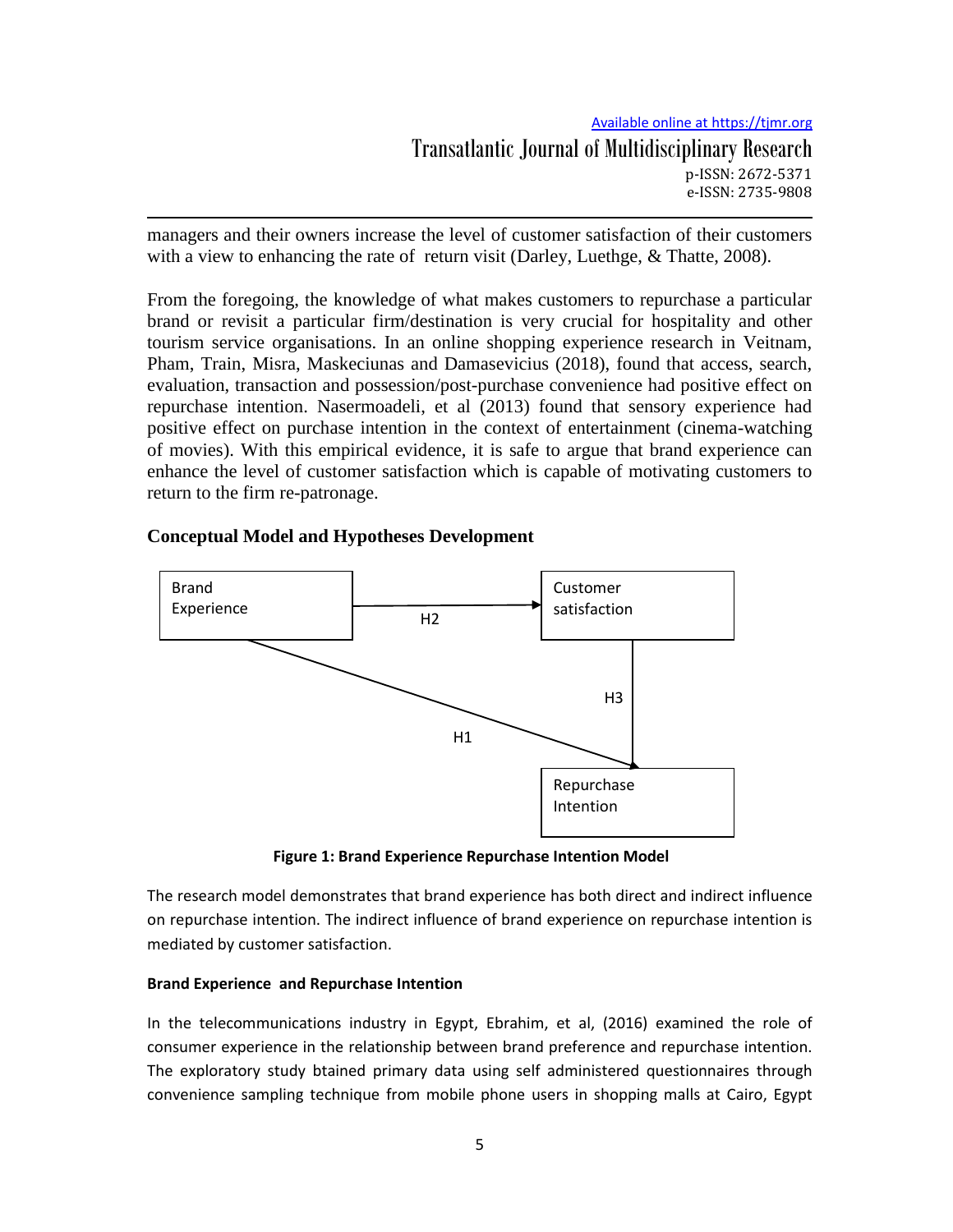# Available online at https://tjmr.org Transatlantic Journal of Multidisciplinary Research p-ISSN: 2672-5371 e-ISSN: 2735-9808

over a period of one month. The statistical result revealed that the five factors of brand knowledge; attribute perceptions, brand experience, price perception, and self-congruity had significant influence on brand preference. The result also showed that, the relationship between the general brand attributes and appearance and brand preference are partially mediated by brand preference.

Gani, Mahdzar, and Anuar, (2019) investigated the relationship between visitor's experiential attributes and revisit intention to Islamic tourism attractions in Malaysia. The findings of the study revealed that escapism, entertainment, and aesthetic are the experiences that affect Muslim visitors' revisit intention to the Islamic attraction sites. Education, was found to have a weak relationship with visitors' revisit intention.

Jang & Feng (2007) investigated the effects of tourists' novelty-seeking and destination satisfaction on the revisit intentions measured on short-term, mid-term, and long-term bases. The statistical results showed that satisfaction was a direct antecedent of short-term revisit intention, but not of mid-term or of long-term revisit intention. Also, novelty seeking was found to be a significant antecedent of mid-term revisit intention which was connected to long-term revisit intention.

In the Malaysian two tourist spots of Langkawi and Penang, Alia, Hussainb, & Ragavan, (2014) investigated the effect of four facets of customer experience on their memories and loyalty in the context of resort hotels. The sample was selected through a convenient sampling technique with a total of 600 questionnaires. The result of the inferential statistics showed that all four dimensions of customer experience influenced their memories and loyalty.

In the context of a virtual word, Gabioch and Gweba (2011) investigated the effect of virtual brand experience on purchase intention, with multichannel congruence mediating the relationship. The findings showed that multichannel congruence mediates the relationship between virtual brand experience and real world purchase intention. Perceived diagnosticity positively impacted on real world purchase intention.

Nasermoadeli, Ling and Maghnati (2013) examined the impact of customer experience on purchase intention in the context of entertainment (cinema– watching of movies). The sample were business students in a private university in Kaula Lumpur, Malayisia. The findings showed among others that, sensory and emotional experience had positive influence on purchase intention.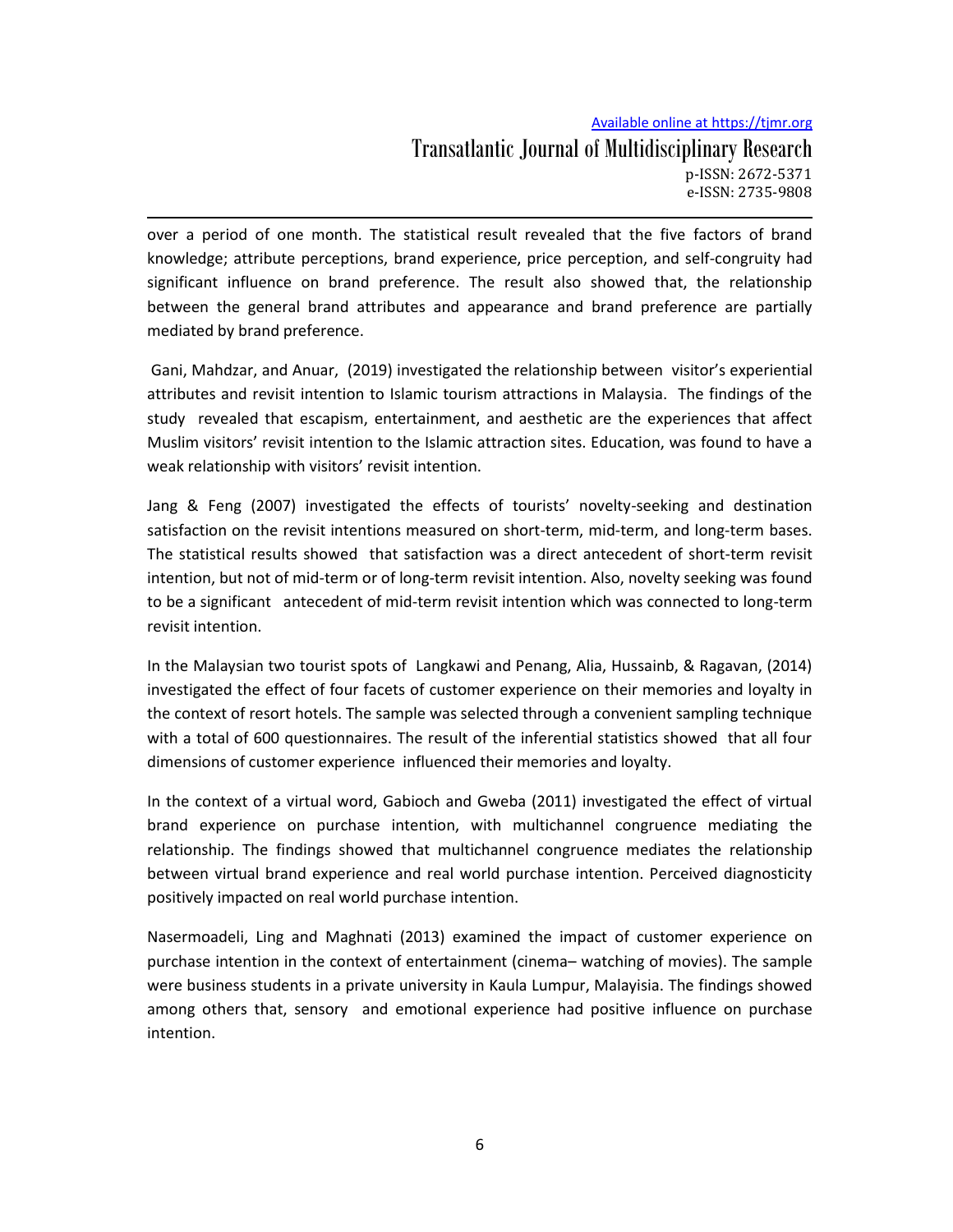# Available online at https://tjmr.org Transatlantic Journal of Multidisciplinary Research p-ISSN: 2672-5371 e-ISSN: 2735-9808

In accordance with the foregoing empirical evidence, we suggest that the relationship between brand experience and repurchase intention towards upscale restaurants will be positive and significant. This is based on the argument of Brakus, et al (2019), that because brand experience varies in strength and intensity, service brands which are capable of offering superior experiential value to their customer will expect positive behavioural outcome such as revisit intention.

We therefore posit that:

H1: The higher the brand experience a customer has, the higher the customer satisfaction level with an upscale restaurant in Port Harcourt.

Brand Experience and Customer Satisfaction

Brakus, Schmitt, and Zarantonello, (2009) developed a scale for brand experience (sensory, affective, intellectual, and behavioral) measurement and tested it in six different studies. The statistical results showed that brand experience affects consumer satisfaction and loyalty directly and indirectly through brand personality associations. In telecommunication market context in Egypt, El Nagger and Benndary (2017) examined the impact of experience and brand trust on brand loyalty with brand equity mediating the relationship. The result of the statistical analysis showed that among other positive relationships, brand experience had direct and positive relationship with brand loyalty.

In Cappadocia which is an important center of cultural tourism in Turkey, Çoban, & Yetiş, (2019) examined the role of memorability as a mediator in the relationship between customers' hotel experiences and satisfaction levels in the context of cave hotels. With data analysis on responses from 439 tourists staying in cave hotels, the statistical result showed that memorability plays an indirect mediation role in the effect of hotel experience dimensions on satisfaction.

Hosany and Witham,(2010) sought to identify the underlying dimensions of cruisers' experiences (education, entertainment, esthetics and escapism) and to investigate the relationships among cruisers' experiences, satisfaction, and intention to recommend. The respondents were tourists on a two-week cruise vacation onboard the megaship Rhapsody of the Seas cruise liner, which is owned and operated by Royal Caribbean International Cruise Line. The cruise left Singapore and traveled to Hong Kong, with scheduled stops in Cambodia, Vietnam, and Thailand with many nationals represented by Americans (44%), Britons (22%), Australian (19%) and others(15%). The findings showed that the four experience dimensions were statistically related to memory, arousal, and perceived overall quality and overall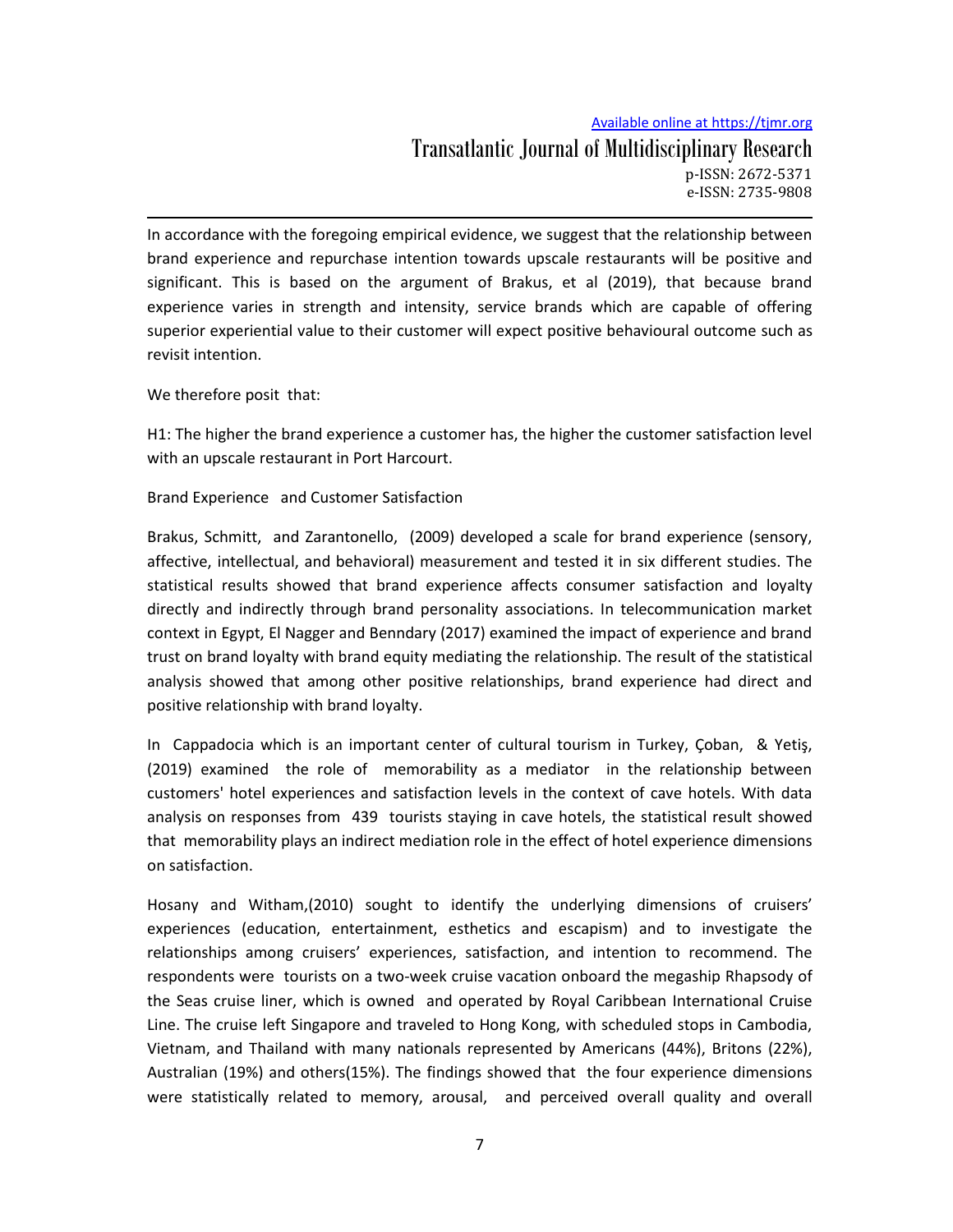Transatlantic Journal of Multidisciplinary Research p-ISSN: 2672-5371 e-ISSN: 2735-9808

satisfaction, and the relationship were strong. However, in terms of relative importance, the esthetics dimension made the largest contribution across the three models (highest standardized beta coefficients).

In the context of Chinese resort hotels, Ali, Amin, and Cobanoglu, (2015) examined the relationships between service experience, emotions, satisfaction, and price acceptance. The findings revealed that the relationship between service experience/emotions, significantly influenced customer satisfaction. On the other hand, customer satisfaction influenced price acceptance of customers significantly.

From the foregoing, we therefore hypothesize that;

H2: Brand experience significantly affects Customer satisfaction in upscale restaurants in Port Harcourt, Nigeria

## **Customer Satisfaction and Repurchase Intention**

In three different hotels in Damascus, Syria, Al-Msallam, and Alhaddad, (2016)

investigated the effect of trust, commitment (affective and Calculative) and customer satisfaction on customer loyalty. With Partial Least Square(PLS) analysis, the findings showed that customer satisfaction, trust on hotel and affective commitment had a positive and significant correlation with customer loyalty.

Understanding what constitute experiential value by restaurant owners/managers is very important because it is critical to satisfying restaurant customers and the possibility of their returning to the same restaurant for re-patronage. Several empirical studies in different market contexts tends to confirm the fact that, sensorial, emotional, intellectual, behavioural experiences and other dimensions of brand experience have positive effect on consumer behavioural intentions such as, Hosany and Witham,(2010), Brakus, Schmitt, et al, (2009) and Çoban, & Yetiş, (2019).

H3: Customer satisfaction significantly affects customers' repurchase intention in upscale restaurants in Port Harcourt, Nigeria

### Mediating role of Customer Satisfaction

Iglesias, Singh, and Batista-Foguet, (2011) investigated the direct and indirect relationship between brand experience and brand loyalty, with the relationship mediated by affective commitment. The findings showed that affective commitment mediates the relationship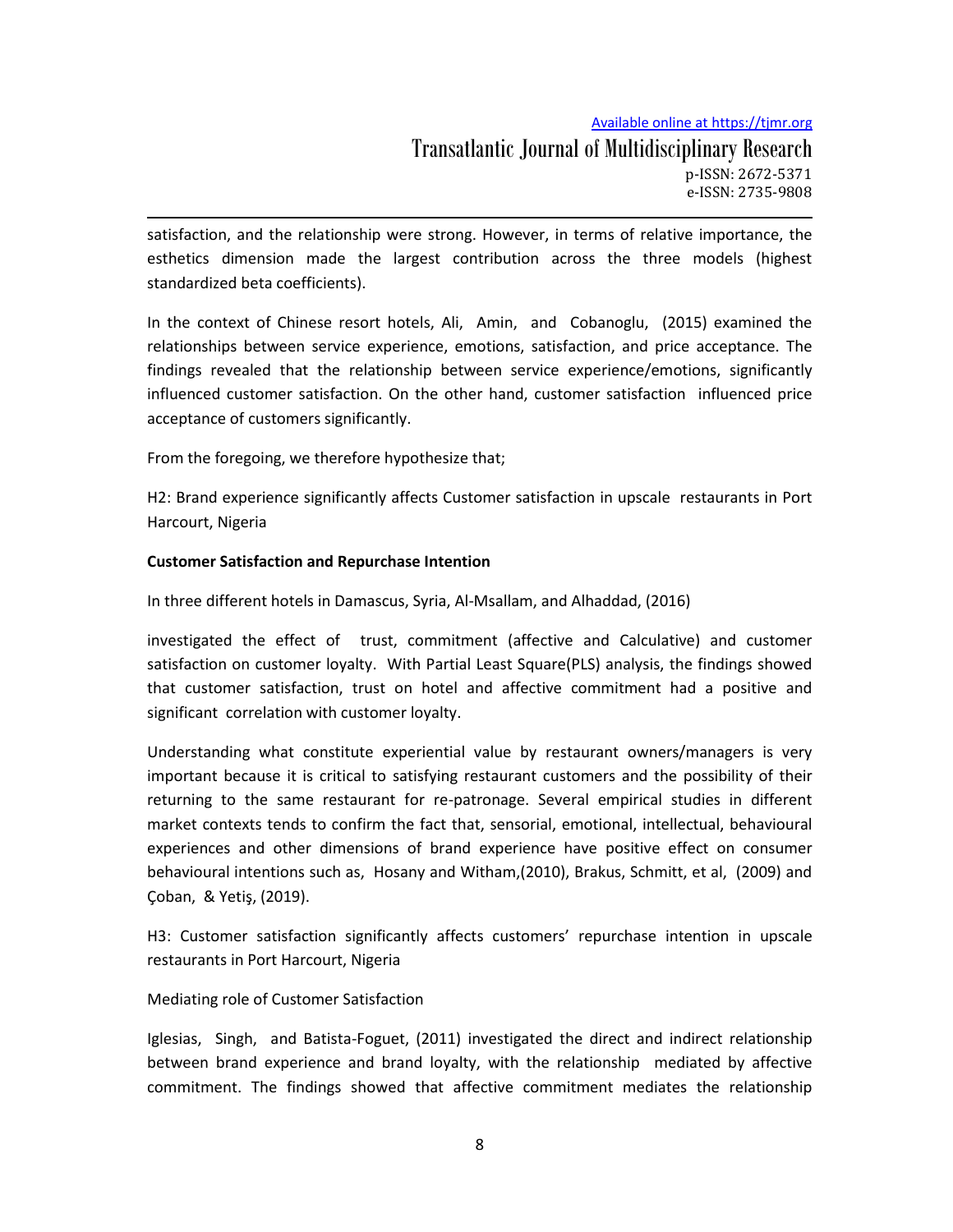between brand experience and brand loyalty for all the three product categories (cars, laptops and sneakers) studied.

In the telecommunication market (mobile phones) in Malaysia, Kassim, Igau,

Harun, and Tahajuddin, (2014) investigated the mediating role of customer

satisfaction in the relationship between perceived product quality, perceived value, and brand loyalty. The statistical results showed that a significant relationship exist between perceived product quality and brand loyalty, while customer satisfaction mediates the relationship between perceived product quality, perceived value, and brand loyalty. On the other hand, relationship between perceived value and brand loyalty was not significant.

In Semarang, Central Java, Indonesia, Ngatno (2017) investigated the effect of brand communication and brand experience (entertainment) on brand satisfaction, trust and loyalty. The sample were consumers of Inul Vista Karoake brand. The statistical results showed that brand communication and experience had positive effect on brand satisfaction and trust. On the other hand, brand satisfaction and trust showed partial mediation between brand experience and loyalty

Kassim, Igau, Harun,Tahajuddin, (2014) investigated mediating role of customer satisfaction in the relationship between perceived product quality, perceived value, and brand loyalty in Kota Kinabalu, Sabah among mobile phone users. The statistical results showed that customer satisfaction significantly mediated the relationship between perceived product quality,perceived value, and brand loyalty. In another finding, perceived product quality had significant relationship with brand loyalty. However, there was no significant relationship between perceived value and brand loyalty.

Stevens, Knutson, and Patton, (1995) noted that, though there is no guarantee that satisfied customers will revisit a restaurant after the first patronage, yet experience proved that 90 per cent of the dissatisfied customers will not revisit the restaurant. This makes it imperative for service brands to ensure that their customers are satisfied at all times through offering them memorable experiences. Customer satisfaction is of great interest in services marketing. This is occasioned by the fact that there are empirical evidence to show that customer satisfaction has links with purchase/consumption and post-purchase behaviours such as repeat purchase, attitude change, loyalty and positive word-of-mouth (Fornell, Johnson, Anderson, Cha, & Bryant, 1996; Stevens, et al, 1995); Oliver, 1994; Oliver, 1997).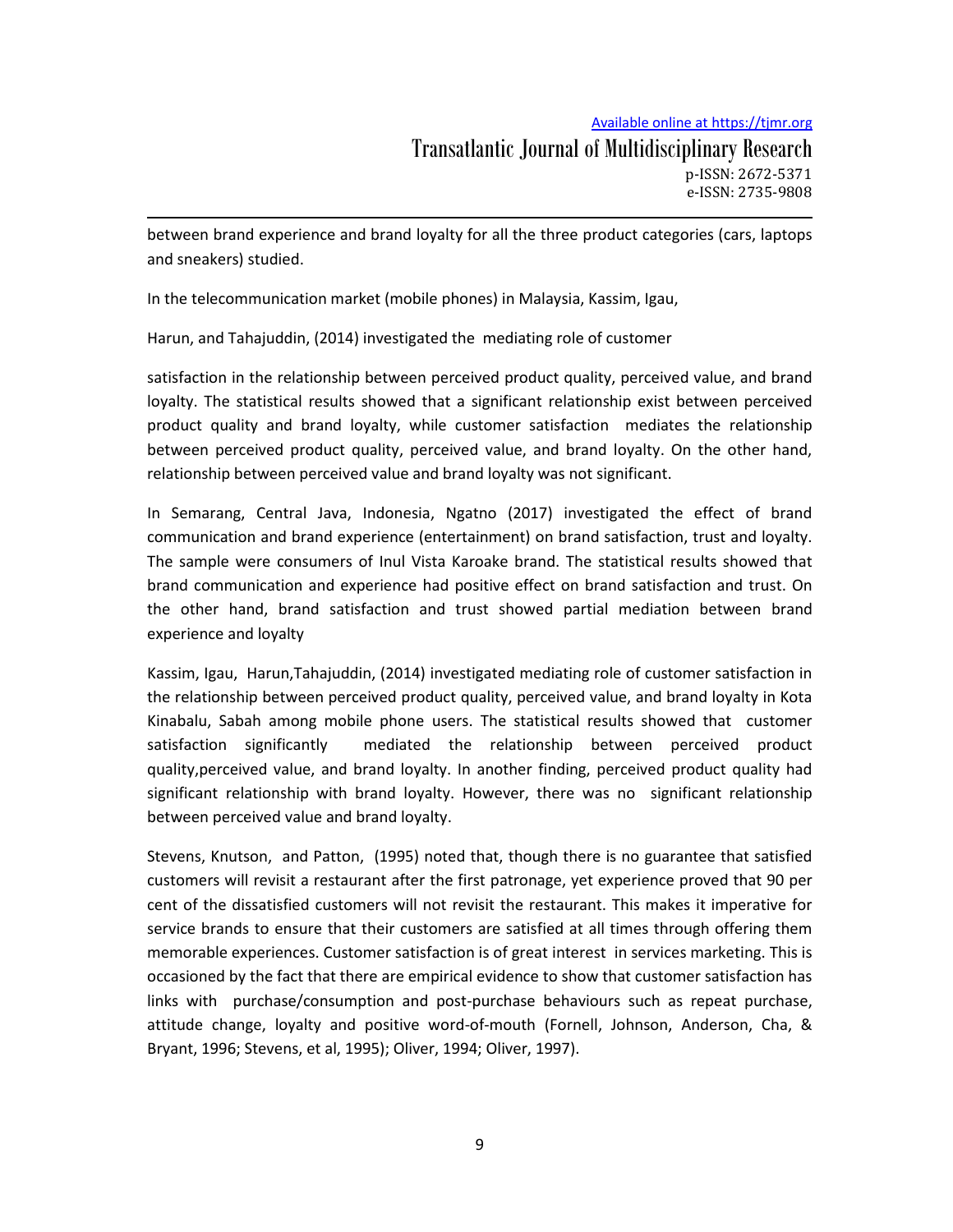From the foregoing, we can hypothesize that;

H4: Customer Satisfaction mediates the causal effect of brand experience on customers' repurchase intention significantly in upscale restaurants in Port Harcourt, Nigeria

#### Research Methodology

Research design: Descriptive research design was adopted for this empirical study because research involves collection of data that deal with attitude, preference, behaviour and perception of customers of upscale restaurants. Another reason is due to the fact that the research design allows the researcher to hypothesise several variables in measurable relationships.

Sample and data collection: data were collected from a sample of current customers of six upscale customers in the garden city of Port Harcourt who were found dining at the restaurants during the period of questionnaire administration. A sample size of 150 customers was gotten from the unknown population using Freund and William's formula for sample size determination from unknown population. A well-structured questionnaire was used to generate data from the respondents convenience sampling technique. Out of a total of 150 questionnaires distributed, 140 were retrieved, while 102 that proved useful were subjected to data analysis.

Demographic Profile of Respondents: The profile analysis of the respondents showed that 51 respondents (50%) were male while 51 respondents (50%) were female also. In terms of age brackets, 24 respondents (23.5%), were less than 20 years, 54 respondents (52.9%) were within 20–29 years, 22 respondents (21.6%) were within 30–39 years while 2 respondents (2%) were greater than 40 years. From the age bracket data, majority of the respondents were within the ages of  $20 - 29$  years.

Regarding the respondents' level of education, data revealed as follows; those with senior secondary school certificate (SSCE/GCE) were 23 (22.5%), Higher National Diploma and Bachelor degree (HND/B.SC) 35 (34.3%), MA/MSC/MBA (42) (41.2%) and Ph.D (2) (2%). Respondents with a second degree were of the majority.

The analysis of the number of years that the respondents patronised the unscale restaurants were as follows; below 2 years 14(13.7%), 2-4years 49(48%), 9 years and above 25(24%). This information implies that majority of the respondents patronised the upscale restaurants between 2 and 4 years.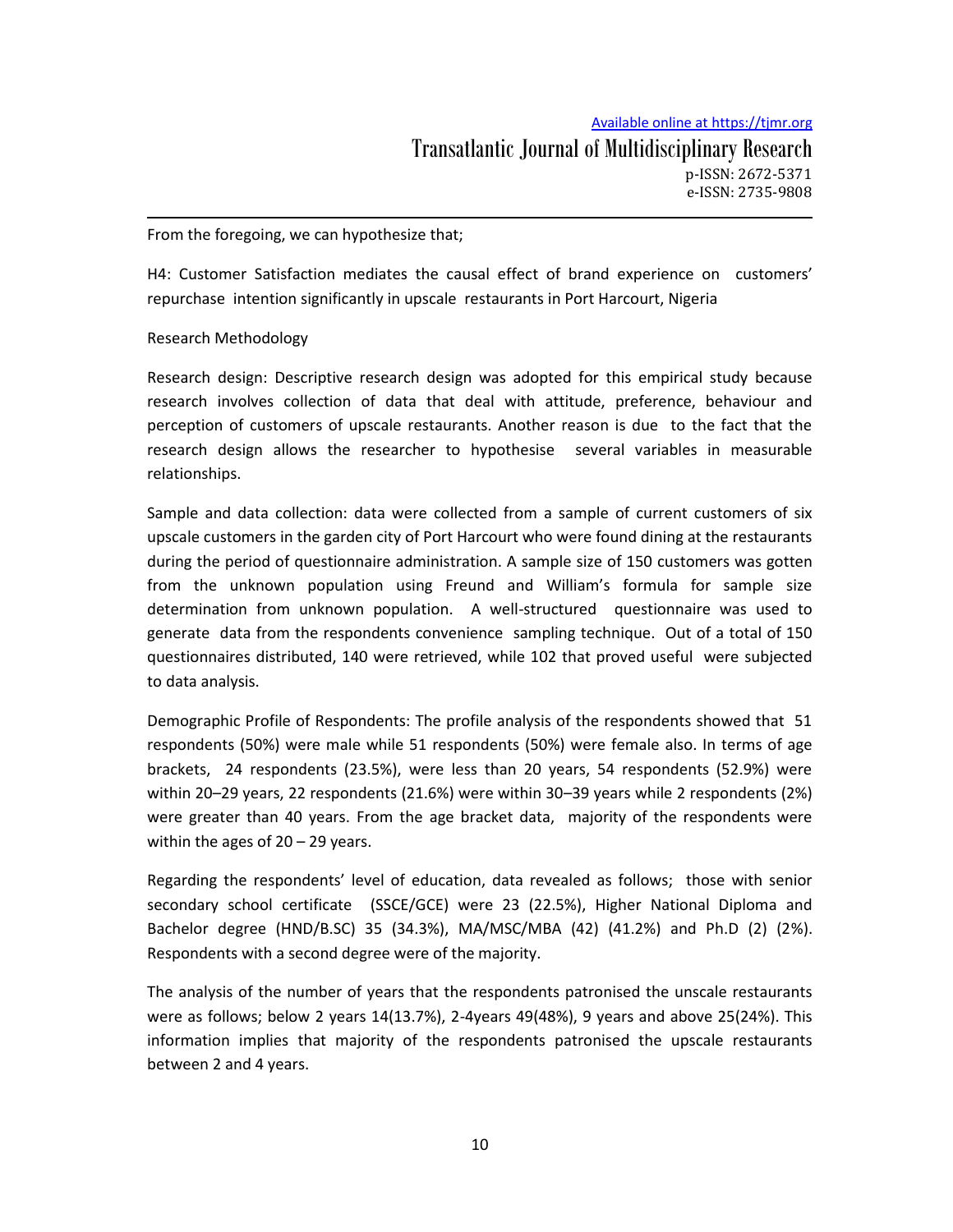#### **Measurement Instrument and Questionnaire design**

A well-structured questionnaire was the major instrument for data collection. All the measurement items were measured on a five-point Likert-type scale anchored by: Strongly Disagree [SD](1). Disagree [D](2), Agree [A](3), Agree fairly strongly(4) and Strongly Agree [SA](5) to express the degree of agreement with the items or otherwise.

All the items were adapted from extant literature. The two dimensions of brand experience; sensory and emotional experience were measured using items adapted from (Brakus, et al 2009). The three items used for customer satisfaction were adapted from Ryu , Lee and Kim, 2012 and Lim (2010), while items for repurchase intention were adapted from Jiang, Yang, and Jun (2012).

#### **Research Results**

Reliability Analysis

#### **Table 1 Reliability Statistics**

| Cronbach's<br>Alpha | Cronbach's<br>Alpha Based on<br>Standardized<br>Items | N of Items |
|---------------------|-------------------------------------------------------|------------|
| .984                | .988                                                  | 13         |

The reliability of the 13-item research instrument was ascertained with Cronbach Alpha.The value of the Cronbach Alpha is .991 as shown in Table 1. This value is above the threshold value of .7 as suggested by Nunnally and Bernstein (1994). This shows that the measuring instrument is internally consistent and therefore helpful and applicable in measuring opinions of customers of exclusive bars in the context of the determinant of the experiential value of customers and how it affects their intention to revisit the bars.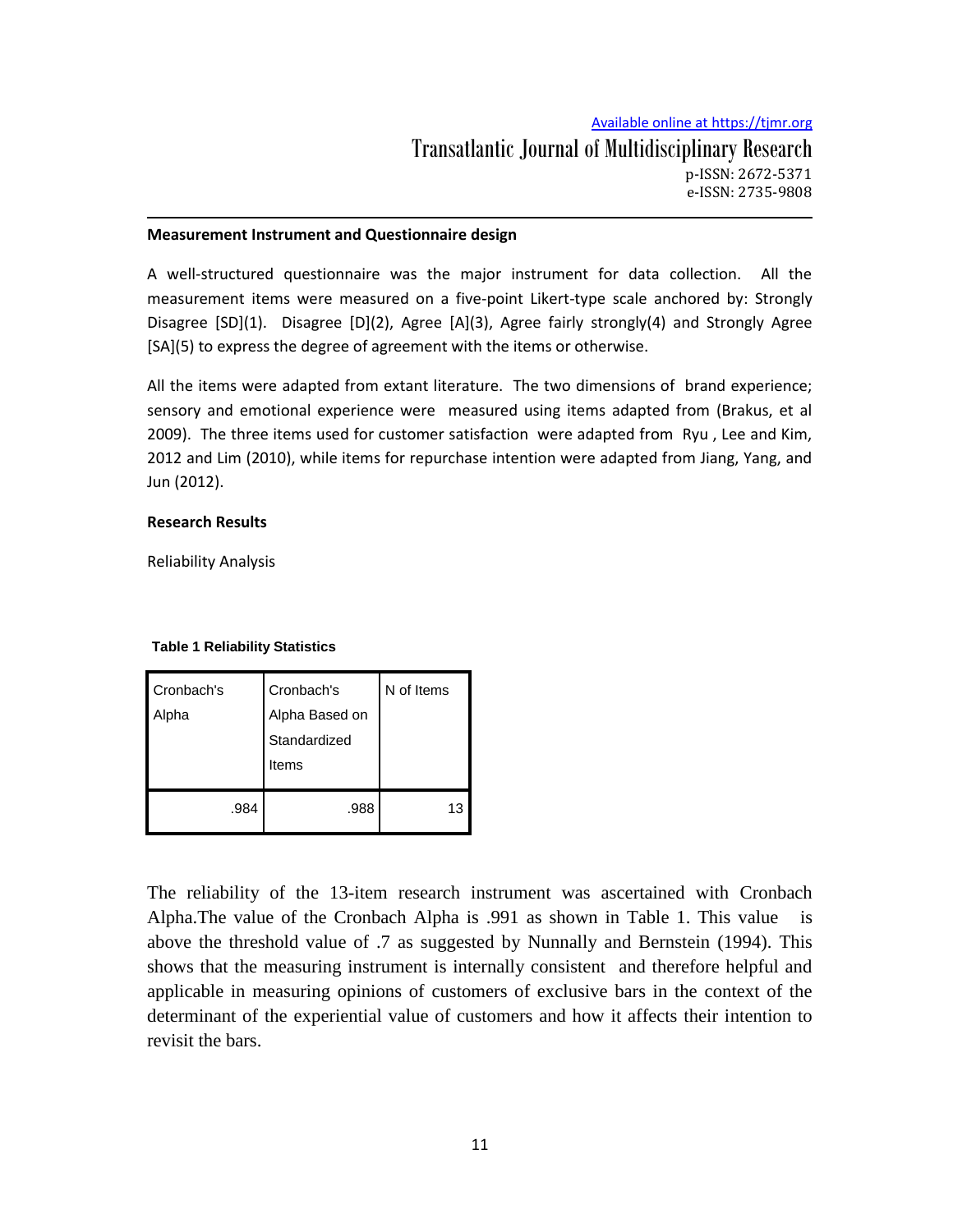e-ISSN: 2735-9808

# **Discriminant Validity**

## **Table 2 Correlation Matrix**

|             |                              | <b>Brand</b><br>Experience | Customer<br>Satisfaction | Repurchase<br>Intention |
|-------------|------------------------------|----------------------------|--------------------------|-------------------------|
|             | <b>Brand Experience</b>      | 1.000                      | .768                     | .751                    |
| Correlation | <b>Customer Satisfaction</b> | .768                       | 1.000                    | .919                    |
|             | Repurchase Intention         | .751                       | .919                     | 1.000                   |

Discriminant validity is defined by Hair Jr, Black, Babin, and Anderson, (2010, p.126) as the "the degree to which two conceptually similar concepts are distinct". For this study, Table 2 above shows the correlation matrix used to determine the discriminate validity of the study instrument. According to Fornell and Larker (1981) descriminant validity occurs if the diagonal elements are higher than all the off-diagonal elements in their columns and rows. This requirement is ascertained in Table 2, thus confirming the discriminant validity.

# **Sampling Adequacy**

## **Table 3 KMO and Bartlett's Test**

| Kaiser-Meyer-Olkin Measure of Sampling Adequacy. | .934               |          |
|--------------------------------------------------|--------------------|----------|
|                                                  | Approx. Chi-Square | 2566.922 |
| <b>Bartlett's Test of Sphericity</b>             | Df                 | 78       |
|                                                  | Sig.               | .000     |

The Exploratory Factor Analysis (EFA) performed on 13 exploratory items of brand experience, customer satisfaction and repurchase intention as specified in the conceptual model in Figure 1 for the conduct of the KMO and Bartlett's Test is shown in Table 3.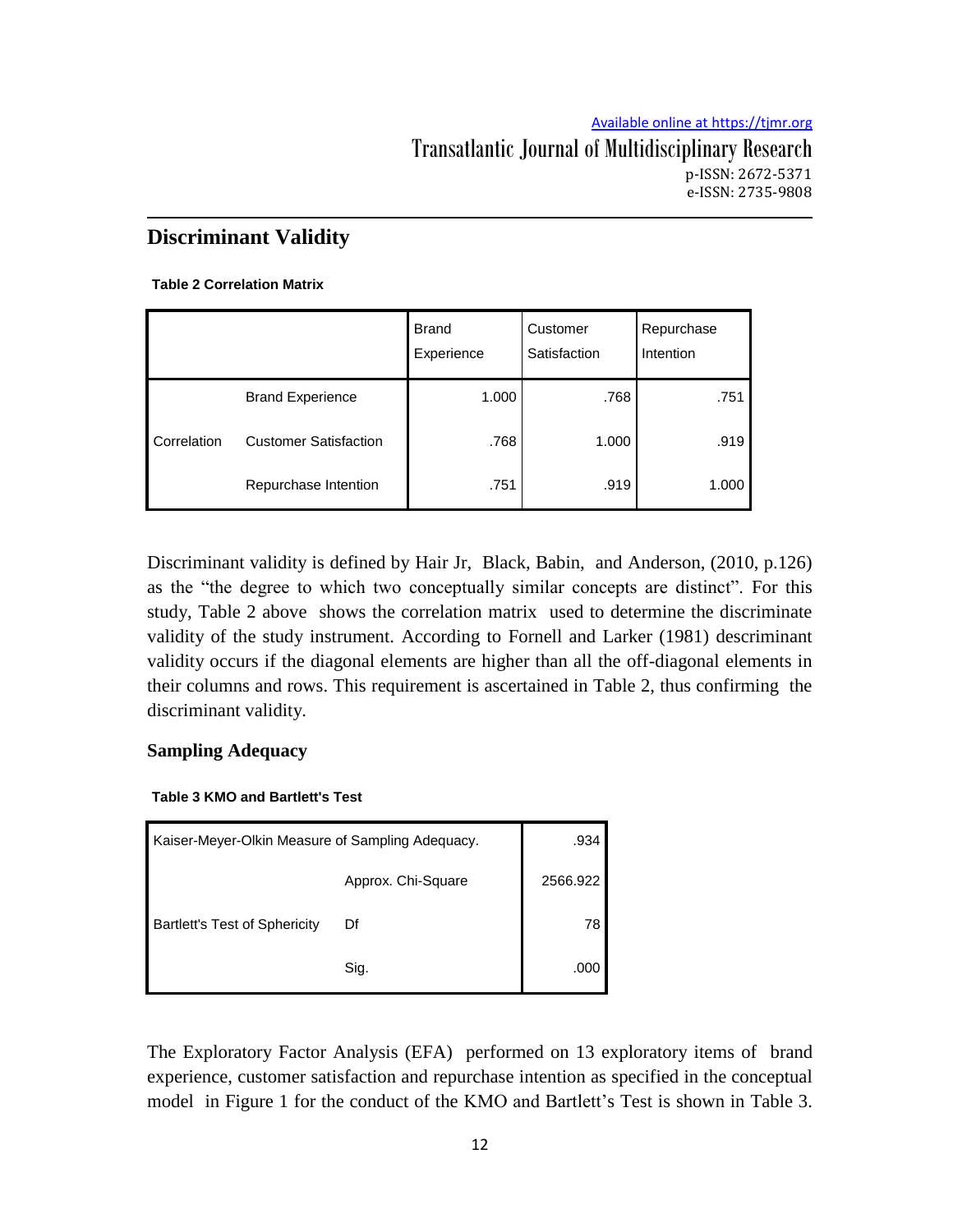The Bartlett's test of sphericity is significant at  $pv = 0.000$  and KMO measure of sampling adequacy is .934 which is far greater than 0.5 which Kasser (as cited in Wong & Musa 2010, p. 3417) has been suggested as a minimum level.

# **Data Analyses**

To ascertain the effect of brand experience on repurchase intention and other hypothesised relationships, multiple regression analysis was conducted.

# **Hypothesis 1 Brand Experience and Repurchase Intention**

Table 4-6 Multiple Regression analysis showing the effect of brand experience on customers' repurchase intention.

## **Table 4 Model Summary**

| Model | R                 | R Square | Adjusted R<br>Square | Std. Error of the<br>Estimate |  |
|-------|-------------------|----------|----------------------|-------------------------------|--|
|       | .751 <sup>a</sup> | .564     | .560                 | ا 45118.                      |  |

a. Predictors: (Constant), Brand Experience

## **Table 5 ANOVA<sup>a</sup>**

| Model |            | Sum of Squares | df  | Mean Square | F       | Sig.              |
|-------|------------|----------------|-----|-------------|---------|-------------------|
|       | Regression | 26.350         |     | 26.350      | 129.442 | .000 <sup>b</sup> |
| -1    | Residual   | 20.356         | 100 | .204        |         |                   |
|       | Total      | 46.706         | 101 |             |         |                   |

a. Dependent Variable: Repurchase Intention

b. Predictors: (Constant), Brand Experience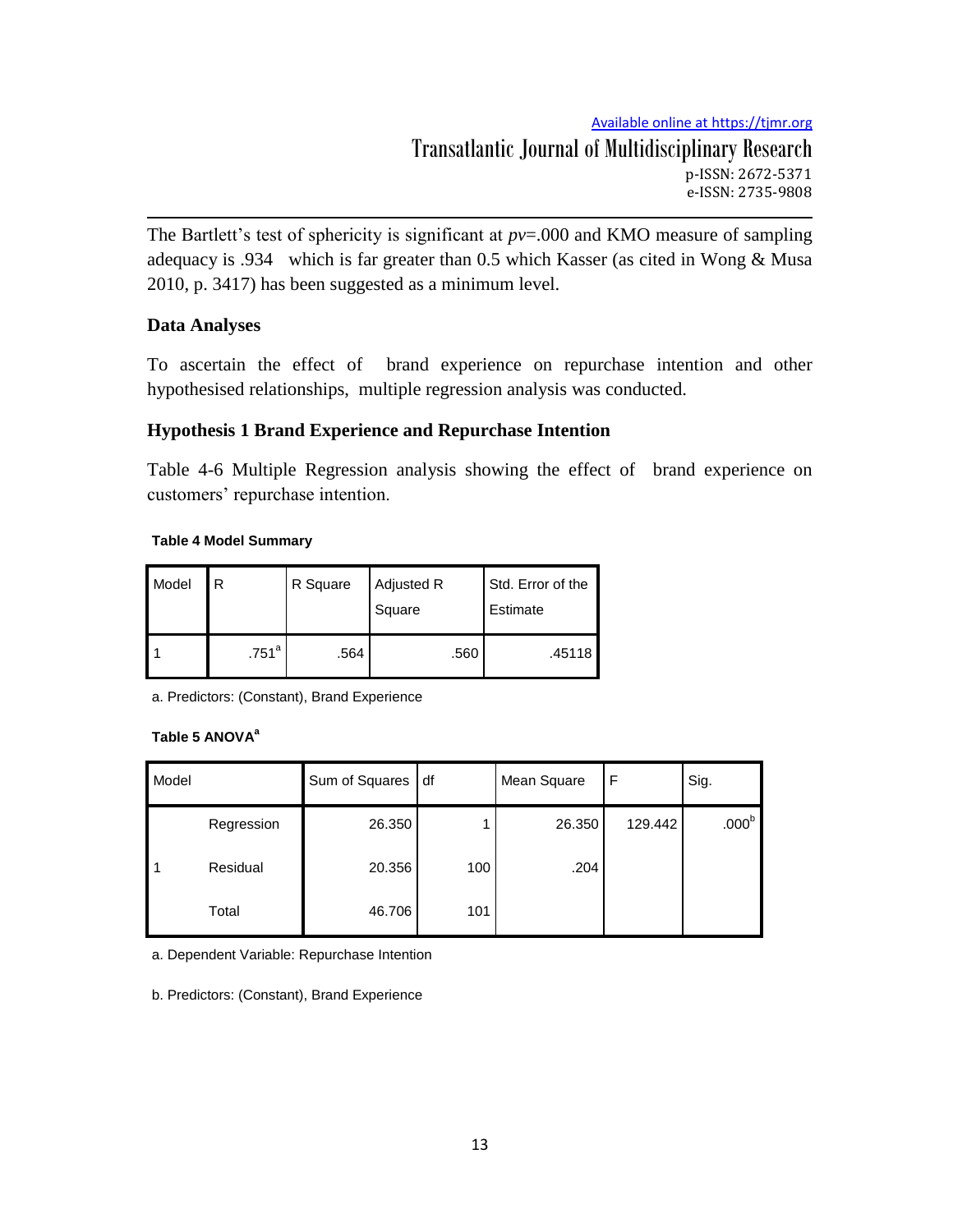# Transatlantic Journal of Multidisciplinary Research p-ISSN: 2672-5371 e-ISSN: 2735-9808

| Model |                         | <b>Unstandardized Coefficients</b> |            | Standardized<br>Coefficients |        | Sig. |
|-------|-------------------------|------------------------------------|------------|------------------------------|--------|------|
|       |                         | B                                  | Std. Error | <b>Beta</b>                  |        |      |
| 1     | (Constant)              | 1.683                              | .244       |                              | 6.897  | .000 |
|       | <b>Brand Experience</b> | .716                               | .063       | .751                         | 11.377 | .000 |

#### **Table 6 Coefficients<sup>a</sup>**

a. Dependent Variable: Repurchase Intention

Table 4 shows that R is .751, and represents the simple correlation which is very high.  $R^2$  value ("R" Square) is .564 and adjusted R square is .560. The implication is that 56.4% of the variance in repurchase intention can be explained by the changes in independent variables of brand experience. As a general rule, this model is considered as a 'good fit' as the linear regression model is able to explain nearly 60% (threshold) of variance in the dependent variable: repurchase intention (Moosa & Hassan, 2015).

The  $p$  value .000 is  $\leq 0.05$  in Table 5 is an indication that the regression model statistically significantly predicts repurchase intention which is the outcome variable. This implies that the hypothesis is supported.

Table 6 provides the necessary information to predict repurchase intention in the regression equation. With  $β = 0.716$ ,  $p=0.000 < 0.05$ ) the degree of contribution of brand experience to repurchase intention is high and significant. This result implies that brand experience made significant unique contribution to the equation.

Therefore the model can be written as:

Customers' Repurchase Intention =  $1.638 + 0.716$  (BE)

# **Multiple Regression Analysis for dimensions of brand experience H1a and H1b**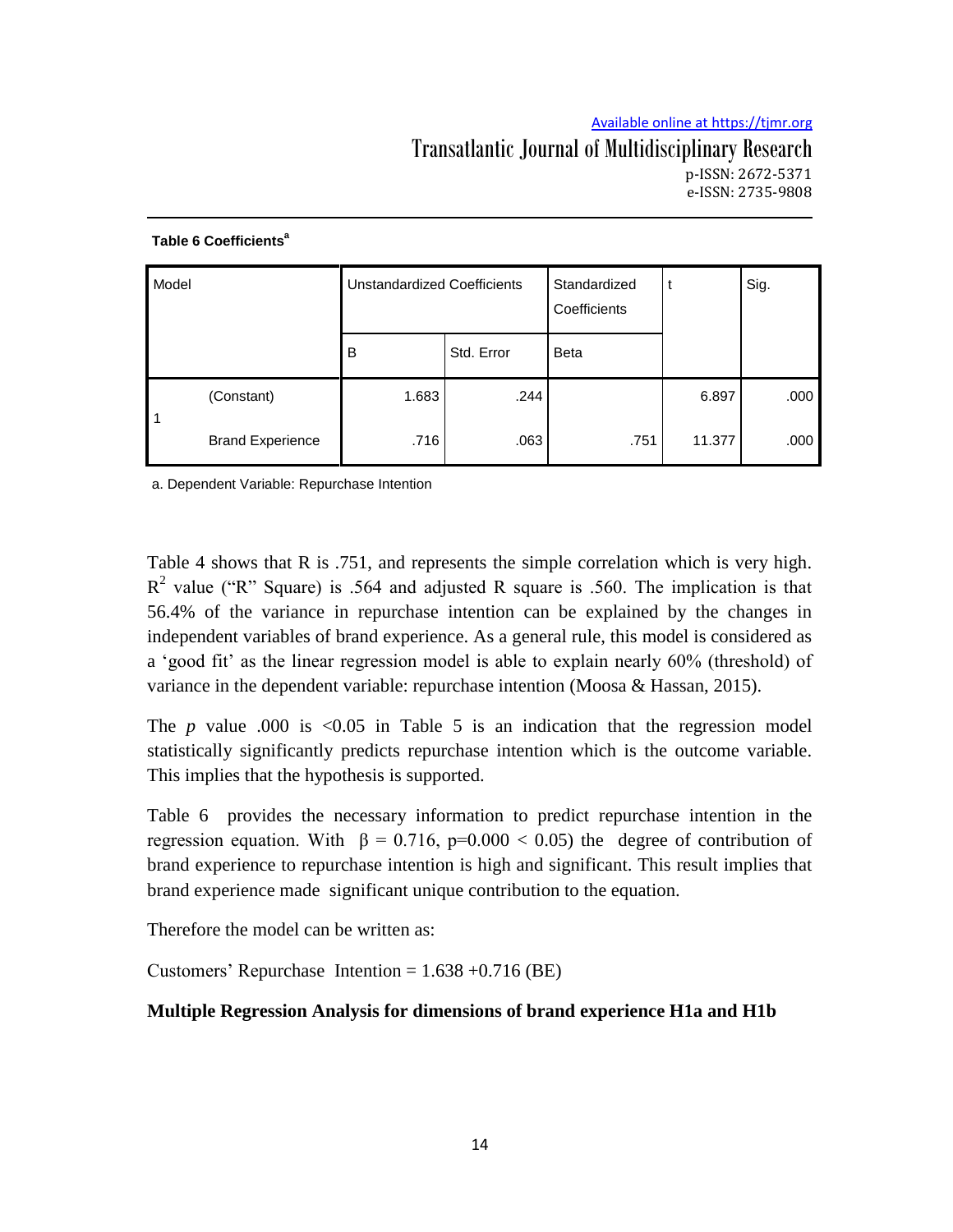## Transatlantic Journal of Multidisciplinary Research p-ISSN: 2672-5371 e-ISSN: 2735-9808

#### **Table 7 Coefficients<sup>a</sup>**

| Model        |                             | <b>Unstandardized Coefficients</b> |            | Standardized<br>Coefficients |        | Sig. |
|--------------|-----------------------------|------------------------------------|------------|------------------------------|--------|------|
|              |                             | B                                  | Std. Error | <b>Beta</b>                  |        |      |
|              | (Constant)                  | 1.974                              | .159       |                              | 12.422 | .000 |
| $\mathbf{1}$ | <b>Sensory Experience</b>   | .067                               | .084       | .078                         | .804   | .423 |
|              | <b>Emotional Experience</b> | .617                               | .073       | .814                         | 8.407  | .000 |

a. Dependent Variable: Repurchase Intention

Table 7 provides the multiple regression analysis for the contribution of the two dimensions of brand experience used in the study and hypothesized as H1a and H1b respectively. The table shows that un-standardized beta  $(\beta)$  of sensory experience and emotional experience are:  $(\beta = 0.067)$ , and  $(\beta = 0.617)$  respectively. This specifies that emotional experience made the greatest contribution to the model.

The result of the regression analysis shows that only emotional experience ( $\beta = 0.617$ ,  $p=0.000 < 0.05$ ) provided by the upscale restaurants in influencing their customers' behavioural intentions made significant contribution to explaining the dependent variable, while sensory experience  $β = 0.067$ ,  $p=0.423>0.05$ ) did not.

Therefore the model can be written as:

Customers Revisit Intention =  $0.067$ (SE) + $0.617$ (EE) + 1.974

The model suggest that by associating any of the two dimensions of brand experience of an upscale restaurant brand, the empirical model can increase the level of customers" intention to revisit the restaurant for patronage when other things remain constant. Accordingly therefore, changes in emotional experience of each upscale restaurant brand can have the biggest influence on level of customers intention to revisit the restaurant for patronage as its beta co-efficient ( $\beta = 0.617$ , p=0.000 < 0.05) is the highest and significant.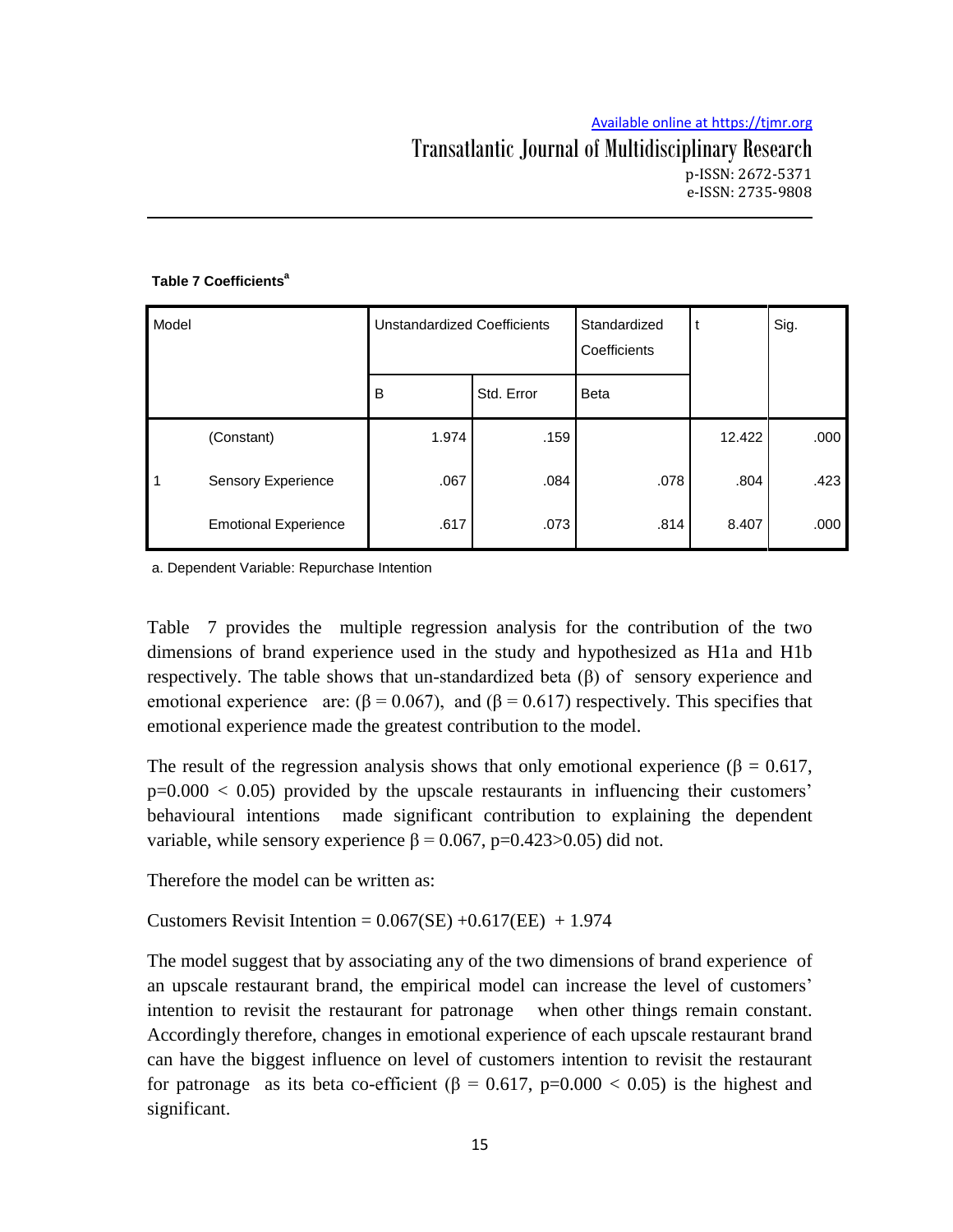p-ISSN: 2672-5371 e-ISSN: 2735-9808

# **Hypothesis 2 Brand Experience and Customer Satisfaction**

Table 8-10 Multiple Regression analysis showing the effect of brand experience on customers' repurchase intention.

# **Table 8 Model Summary**

| Model | R                   | R Square | Adjusted R<br>Square | Std. Error of the<br>Estimate |  |
|-------|---------------------|----------|----------------------|-------------------------------|--|
|       | $.768$ <sup>a</sup> | .590     | .586                 | ا 48730.                      |  |

a. Predictors: (Constant), Brand Experience

# **Table 9 ANOVA<sup>a</sup>**

| Model |            | Sum of Squares | I Df | Mean Square | F       | Sig.              |
|-------|------------|----------------|------|-------------|---------|-------------------|
|       | Regression | 34.215         |      | 34.215      | 144.084 | .000 <sup>b</sup> |
| l 1   | Residual   | 23.746         | 100  | .237        |         |                   |
|       | Total      | 57.961         | 101  |             |         |                   |

a. Dependent Variable: Customer Satisfaction

b. Predictors: (Constant), Brand Experience

## **Table 10 Coefficients<sup>a</sup>**

| Model          |                         | <b>Unstandardized Coefficients</b> |            | Standardized<br>Coefficients |        | Sig. |
|----------------|-------------------------|------------------------------------|------------|------------------------------|--------|------|
|                |                         | B                                  | Std. Error | <b>Beta</b>                  |        |      |
| $\overline{1}$ | (Constant)              | 1.204                              | .264       |                              | 4.569  | .000 |
|                | <b>Brand Experience</b> | .815                               | .068       | .768                         | 12.004 | .000 |

a. Dependent Variable: Customer Satisfaction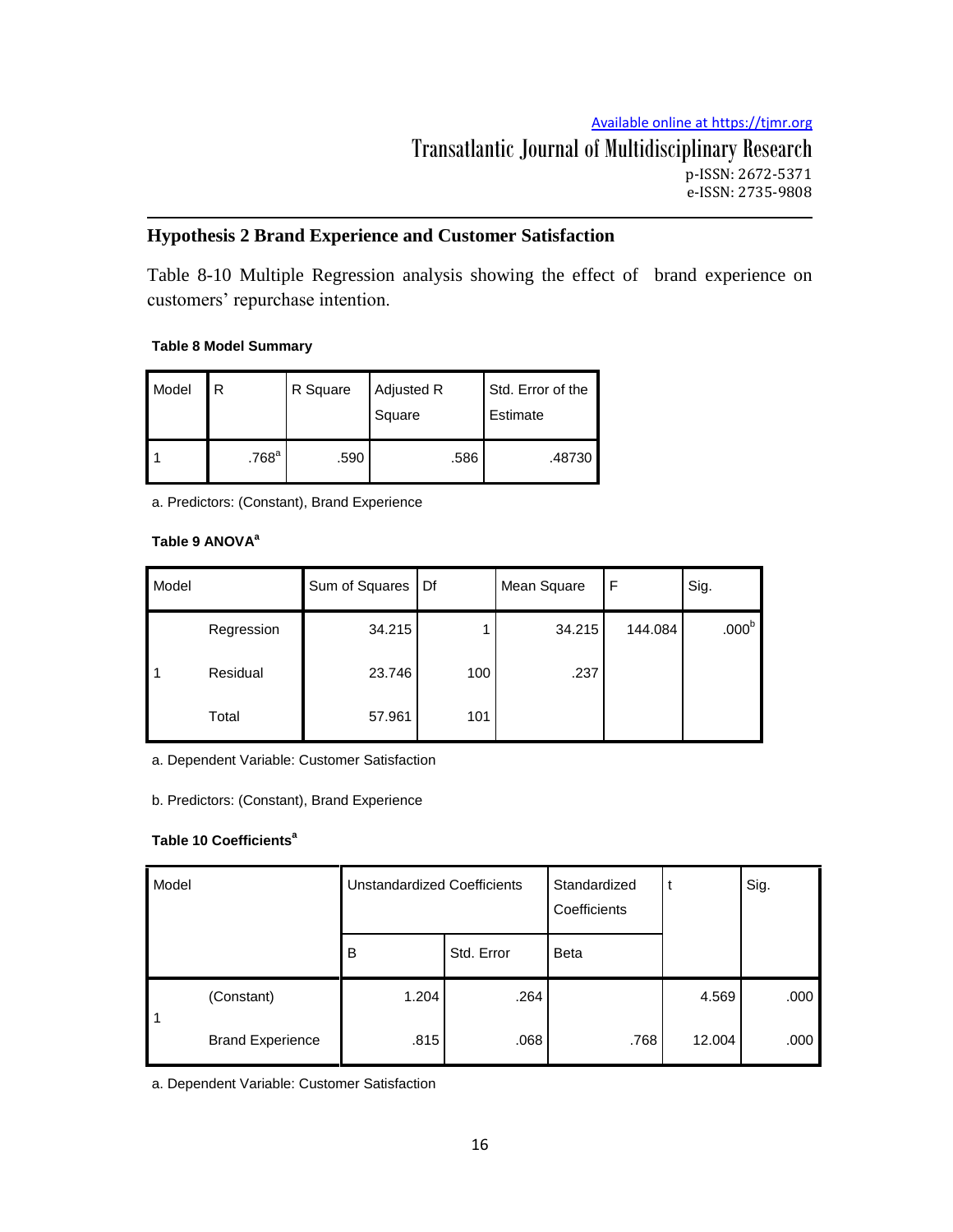Table 8 shows that R is .768, and represents the simple correlation between brand experience and customer satisfaction is very high.  $R^2$  value ("R" Square) is .598 and adjusted R square is .586. This implication is that 59.8% of the variance in customer satisfaction can be explained by the changes in independent variables of brand experience. As a general rule, this model is considered as a 'good fit' as this, linear regression model is able to explain exactly 60% (threshold) of variance in the dependent variable: customer satisfaction (Moosa & Hassan, 2015).

The  $p$  value .000 is  $\leq 0.05$  in Table 9 is an indication that the regression model statistically significantly predicts customer satisfaction which is the outcome variable. This implies that the hypothesis is supported.

Table 6 provides the necessary information to predict customer satisfaction in the regression equation. With  $\beta = 0.815$ , p=0.000 < 0.05) the degree of contribution of brand experience to customer satisfaction is high and significant. This result implies that brand experience made significant unique contribution to the equation.

Therefore the model can be written as:

Customer Satisfaction  $= 1.204 + 0.815(BE)$ 

# **Hypothesis 3 Customer Satisfaction and Repurchase Intention**

| Model | R                 | R Square | Adjusted R<br>Square | Std. Error of the<br>Estimate |  |
|-------|-------------------|----------|----------------------|-------------------------------|--|
|       | .919 <sup>a</sup> | .845     | .843                 | .26920                        |  |

**Table 11 Model Summary**

a. Predictors: (Constant), Customer Satisfaction

#### **Table 12 ANOVA<sup>a</sup>**

| Model |            | Sum of Squares   Df | Mean Square |         | Sig.              |
|-------|------------|---------------------|-------------|---------|-------------------|
|       | Regression | 39.459              | 39.459      | 544.520 | .000 <sup>b</sup> |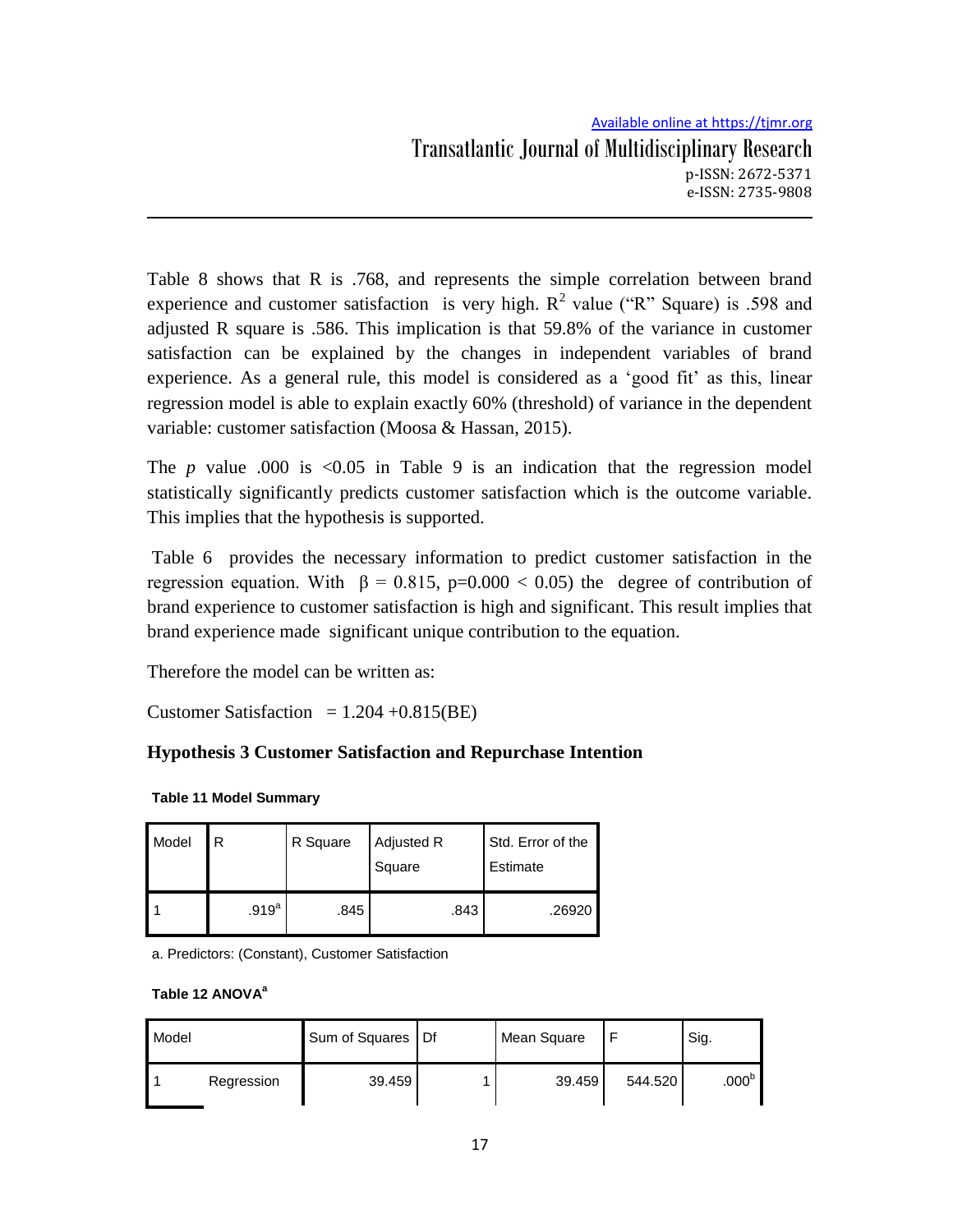# Transatlantic Journal of Multidisciplinary Research p-ISSN: 2672-5371 e-ISSN: 2735-9808

| Residual | 7.247  | 100 | .072 |  |
|----------|--------|-----|------|--|
| Total    | 46.706 | 101 |      |  |

a. Dependent Variable: Repurchase Intention

b. Predictors: (Constant), Customer Satisfaction

#### **Table 13 Coefficients<sup>a</sup>**

| Model |                              | <b>Unstandardized Coefficients</b> |            | Standardized<br>Coefficients |        | Sig. |
|-------|------------------------------|------------------------------------|------------|------------------------------|--------|------|
|       |                              | B                                  | Std. Error | <b>Beta</b>                  |        |      |
| l 1   | (Constant)                   | .853                               | .155       |                              | 5.506  | .000 |
|       | <b>Customer Satisfaction</b> | .825                               | .035       | .919                         | 23.335 | .000 |

a. Dependent Variable: Repurchase Intention

Table 11 shows that R is .919, and represents the simple correlation between customer satisfaction and repurchase intention which is very high.  $R^2$  value ("R" Square) is .845 and adjusted R square is .843. This implies that 84.5% of the variance in repurchase intention can be explained by the changes in independent variables of customer satisfaction. As a general rule, this model is considered as a "good fit" as this linear regression model is able to explain more than 60% (threshold) of variance in the dependent variable: repurchase intention (Moosa & Hassan, 2015).

The *p* value .000 is <0.05 in Table 12 is an indication that the regression model statistically significantly predicts repurchase intention which is the outcome variable. This implies that the hypothesis is supported.

Table 13 provides the necessary information to predict repurchase intention in a regression equation. With  $β = 0.825$ ,  $p=0.000 < 0.05$ ) the degree of contribution of customer satisfaction to repurchase intention is known.

This result implies that customer satisfaction made significant unique contribution to the equation.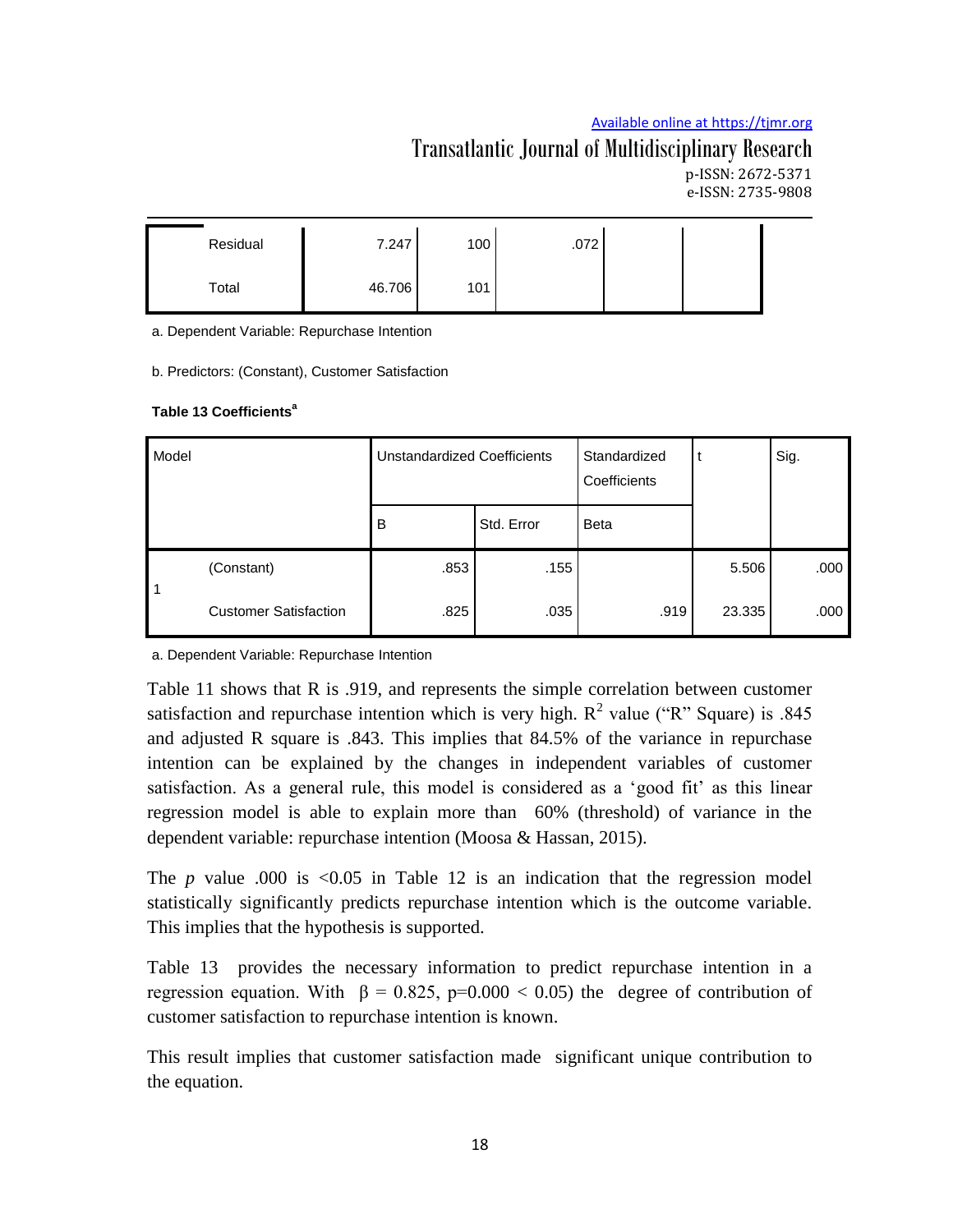Therefore the model can be written as:

Customers Repurchase Intention =  $.853 +0.825(CS)$ 

### **Testing of hypotheses 1, 2 and 3**

**Decision Rule** 

If  $PV < 0.05 = Hypothesis$  is supported  $PV > 0.05$  = Hypothesis is not supported

**H1**: The outcome of analysis show that brand experience had significant effect on customers' repurchase intentions to the upscale restaurants in Port Harcourt ( $\beta$  = 0.716,  $p=0.000 < 0.05$ ).

**H1a**: The outcome of analysis show that sensory experience had no significant effect on customers' repurchase intentions to the upscale restaurants in Port Harcourt ( $\beta$  = 0.067,  $p=0.423 < 0.05$ ).

**H1b**: The outcome of analysis show that emotional experience had significant effect on customers' repurchase intentions to the upscale restaurants in Port Harcourt ( $\beta$  = 0.617,  $p=0.000 < 0.05$ ).

**H2**: The outcome of analysis show that brand experience had significant effect on customer satisfaction in the upscale restaurants in Port Harcourt ( $\beta$  = 0.815, p=0.000 < 0.05).

**H3**: The outcome of analysis show that customer satisfaction had significant effect on customers' repurchase intentions to the upscale restaurants in Port Harcourt ( $\beta = 0.825$ ,  $p=0.000 < 0.05$ ).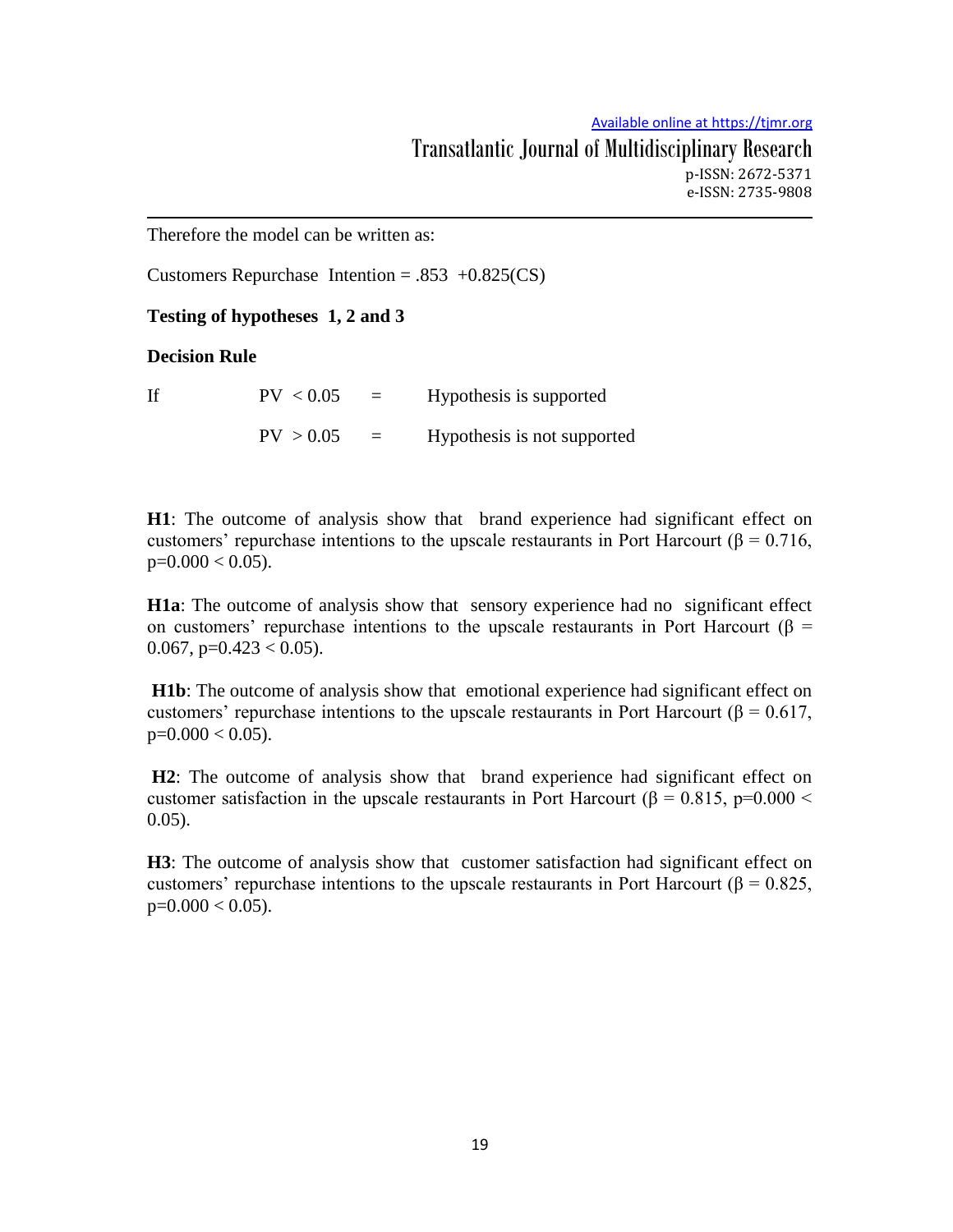# Transatlantic Journal of Multidisciplinary Research p-ISSN: 2672-5371 e-ISSN: 2735-9808

# **Hypothesis four: Mediation Test**

#### **Table 14 Coefficients<sup>a</sup>**

| Model |                         | <b>Unstandardized Coefficients</b> |            | Standardized<br>Coefficients |        | Sig. |
|-------|-------------------------|------------------------------------|------------|------------------------------|--------|------|
|       |                         | B                                  | Std. Error | <b>Beta</b>                  |        |      |
| 1     | (Constant)              | 1.683                              | .244       |                              | 6.897  | .000 |
|       | <b>Brand Experience</b> | .716                               | .063       | .751                         | 11.377 | .000 |

a. Dependent Variable: Repurchase Intention

## **Table 15 Coefficients<sup>a</sup>**

| Model     |                              | <b>Unstandardized Coefficients</b> |            | Standardized<br>Coefficients | t      | Sig. |
|-----------|------------------------------|------------------------------------|------------|------------------------------|--------|------|
|           |                              | B                                  | Std. Error | <b>Beta</b>                  |        |      |
|           | (Constant)                   | .780                               | .158       |                              | 4.930  | .000 |
| $\vert$ 1 | <b>Brand Experience</b>      | .104                               | .058       | .110                         | 1.801  | .075 |
|           | <b>Customer Satisfaction</b> | .750                               | .055       | .835                         | 13.719 | .000 |

a. Dependent Variable: Repurchase Intention

## Table 16 Sobel test

| Input:                 | Test statistic: Std. Error: <i>p</i> -value: |       |  |  |  |  |
|------------------------|----------------------------------------------|-------|--|--|--|--|
| 1.68<br>$\overline{a}$ | Sobel test: 6.108                            | 0.206 |  |  |  |  |
| .75                    | Aroian test:<br>6.093                        | 0.209 |  |  |  |  |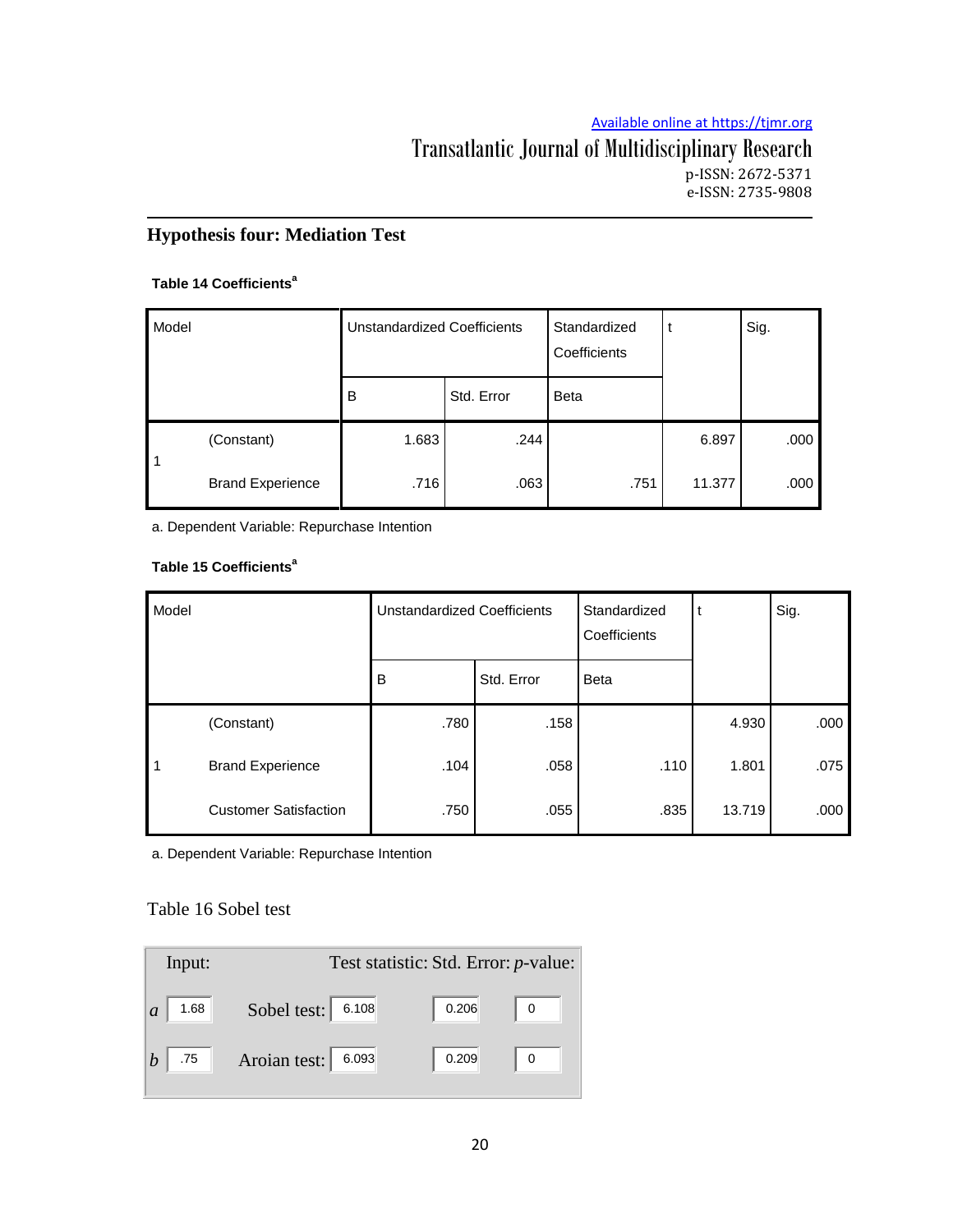e-ISSN: 2735-9808

 $s_a$ .24 Goodman test: 6.122  $\begin{array}{|c|c|c|c|c|c|} \hline \end{array}$  0.206  $\begin{array}{|c|c|c|c|c|c|} \hline \end{array}$  0 *s*b .06

From Tables 14 and 15 the following values a,  $s_a$ , b, and  $s_b$  =.11. were extracted and used to compute the Sobel Test for mediation, the result of which is captured in Table 16. As shown in Table 16, the test statistic for the Sobel test is 6.108 with an associated *p*-value= 0. The fact that the p-value is  $\langle 0.05 \rangle$  is an indication that the association between the independent variables(brand experience) and the dependent variable (repurchase intention) is reduced significantly by the inclusion of the mediating variable (customer satisfaction) in the model. This finding shows that there is a clear evidence of mediation. Accordingly, we conclude that hypothesis 4 is supported.

From the foregoing, all the hypotheses (H1, H2, H3 and H4) were all supported.

# **Discussion of Results**

**Hypothesis 1** showed a significant effect of brand experience on customers' repurchase intentions towards upscale restaurants in Port Harcourt (β = 0.716, p=0.000 < 0.05). Therefore, H1 is supported. This finding is consistent with the findings of Ebrahim, et al (2016), Gani, et al (2019) and Jang and Feng (2007). Further statistical analysis showed that for **H1a** sensory experience had no significant effect (β = 0.067,  $p=0.423 < 0.05$  on repurchase intentions of upscale restaurant customers. This finding is inconsistent with Nasermoadeli, et al (2013). For **H1b,** emotional experience had significant effect ( $\beta$  = 0.617, p=0.000 < 0.05) on customers' repurchase intentions. This finding is consistent with Nasermoadeli, et al (2013).

**Hypothesis 2** posited a significant effect of brand experience on customer satisfaction at the upscale restaurant in Port Harcourt. With  $\beta = 0.815$ , p=0.000 < 0.05, the effect is significant. This result is consistent with the prediction of H2 and is therefore supported. Thus, a higher level of brand experience provided by upscale restaurants is associated with a high propensity by customers to revisit the restaurants for patronage. This finding is consistent with the finding of Hosany and Witham (2010), Brakus, et al (2009) and Ali, et al (2015).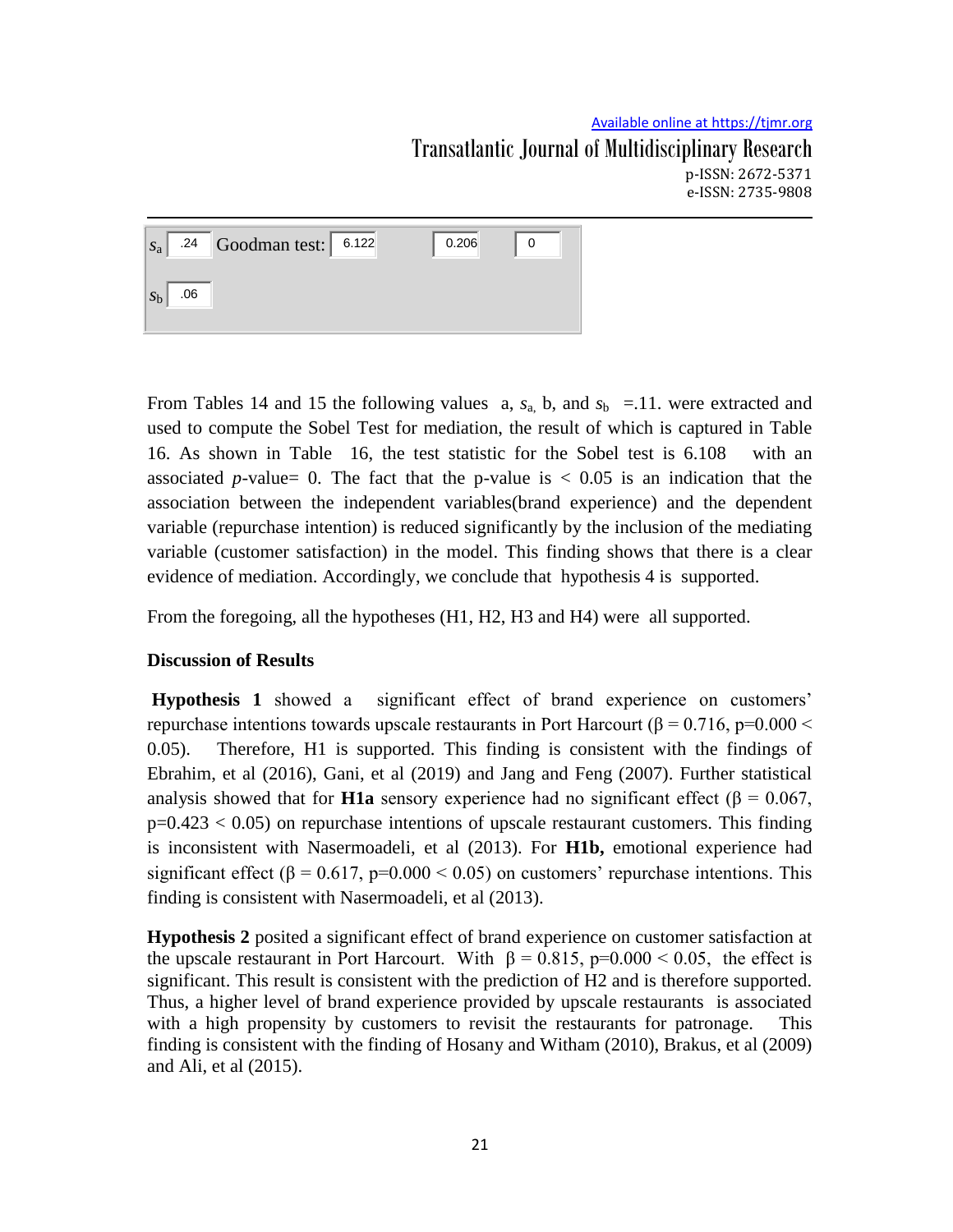**Hypothesis 3** posited a significant effect of customer satisfaction on customers' repurchase intentions to the upscale restaurants in Port Harcourt. With β = 0.825,  $p=0.000 < 0.05$ , the effect is significant. This result is consistent with the prediction of H3 and is therefore supported. Thus, a higher level of customer satisfaction arising from experiential value provided by upscale restaurants is associated with a high propensity by customers to revisit the restaurants for patronage. This finding is consistent with the finding of Al-Msallam and Alhaddad (2016).

**Hypothesis 4:** The result of the Sobel test shows that the test statistic is 6.108 while the *p-*value is 0.000>.050 which means that the association between brand experience and repurchase intention is reduced significantly because the observed *p*-value falls below the established alpha value of .05. The findings of this study show that customer satisfaction mediates the relationship between brand experience and customers' revisit intention to upscale restaurants indirectly through the mechanism and framework of customer satisfaction. This finding is consistent with Kassim, et al (2014).

## **Conclusion**

The empirical study investigated the effect of brand experience on customers" repurchase intention at upscale restaurants in the hospitality segment of the tourism market in the Garden City of Port Harcourt, Rivers State, Nigeria with customer satisfaction mediating the outcome of the intervention. Data collected from current customers of six upscale restaurants who were patronising the restaurants at the time of questionnaire administration in the Garden City of Port Harcourt was used to test four hypotheses developed for the study. The empirical results supported all the research hypotheses significantly except one.

A very important finding of the study is the fact that further statistical analysis of the effect of the two dimensions of brand experience on repurchase intention showed that only emotional experience( $\beta = 0.617$ , p=0.000 < 0.05) had significant effect on repurchase intention, unlike sensory experience(β = 0.067, p=0.423 < 0.05). The reason may not be far-fetched, as it could be ascribed to the fact that an average upscale restaurant is designed and equipped to offer pleasurable experiences.

It is therefore safe to conclude by stating that the outcome of the research indicates that emotional experience is an important determinant of customers" behavioural intentions such as revisiting the upscale restaurants for re-patronage. It is very important for entrepreneurs managing upscale restaurants to identify, evaluate and manage customers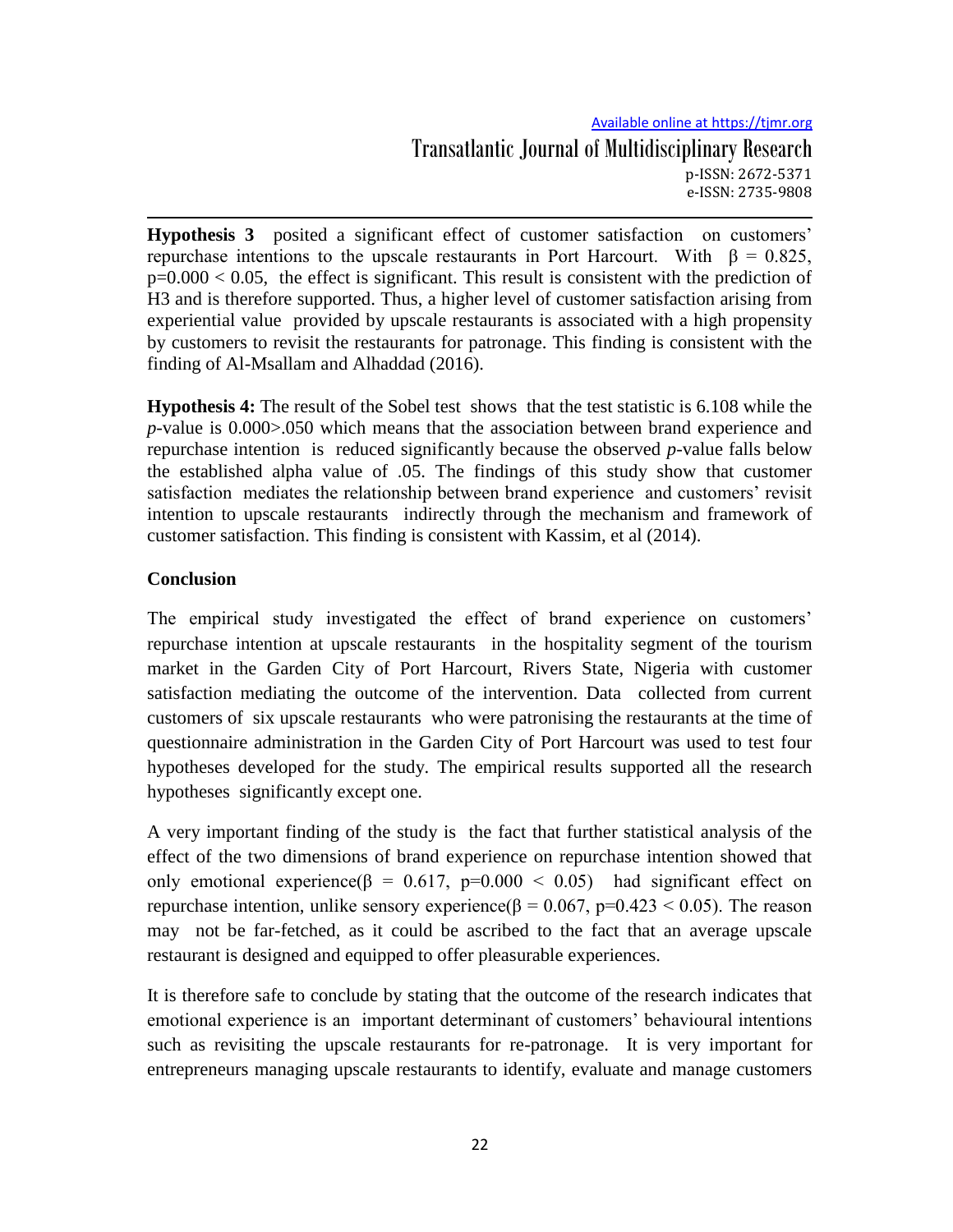experiences. Purposeful and fruitful implications to both academicians and entrepreneurs (the practitioners) could be provided from this empirical study.

# **Implications of the Study**

When customers or consumers are satisfied with a brand by virtue of the experiential value they receive, they are likely to repurchase that brand, and as such contribute to a firm"s profitability. The implication is that any firm that want to enhance the degree of customer satisfaction, the entrepreneurs and their managers ought to invest in strategies that can foster brand satisfaction through the delivery of memorable experiential value. The current study is an attempt to examine the influence of brand experience as a predictor of repurchase intention, with customer satisfaction mediating the relationship in an African context. To a large extent, the findings of the study are expected to provide fruitful implications to both practitioners and academicians.

On the academic side, this current study makes a significant contribution to the brand management literature by systematically exploring the impact of brand experience on repurchase intention with customer satisfaction mediating the relationship in Nigeria.

Overall, the current study findings therefore provide tentative support to the proposition that brand experience and customer satisfaction should be recognized as significant antecedents for gaining and sustaining repurchase intention in upscale restaurants in Nigeria.

On the practitioners" side, the important influence of brand experience and mediating role of customer satisfaction in Nigeria is highlighted. This study therefore argue that marketers can benefit from the implications of these findings. For instance, given the robust relationship between brand experience and repurchase intention (0.751), brand experience and customer satisfaction (0.768) and also between customer satisfaction and repurchase intention (0.919), marketers ought to pay attention to both brand experience and brand satisfaction in order to build customers" repurchase intention. For example, by improving the quality of restaurant environment and robust service quality capable of enhancing customers" emotions and excite the human senses service brands, customers are likely to be satisfied through the resulting experiential value. Eventually, the customers will become repurchase from a service brand that satisfies their needs. This calls for developing customer experience management capabilities.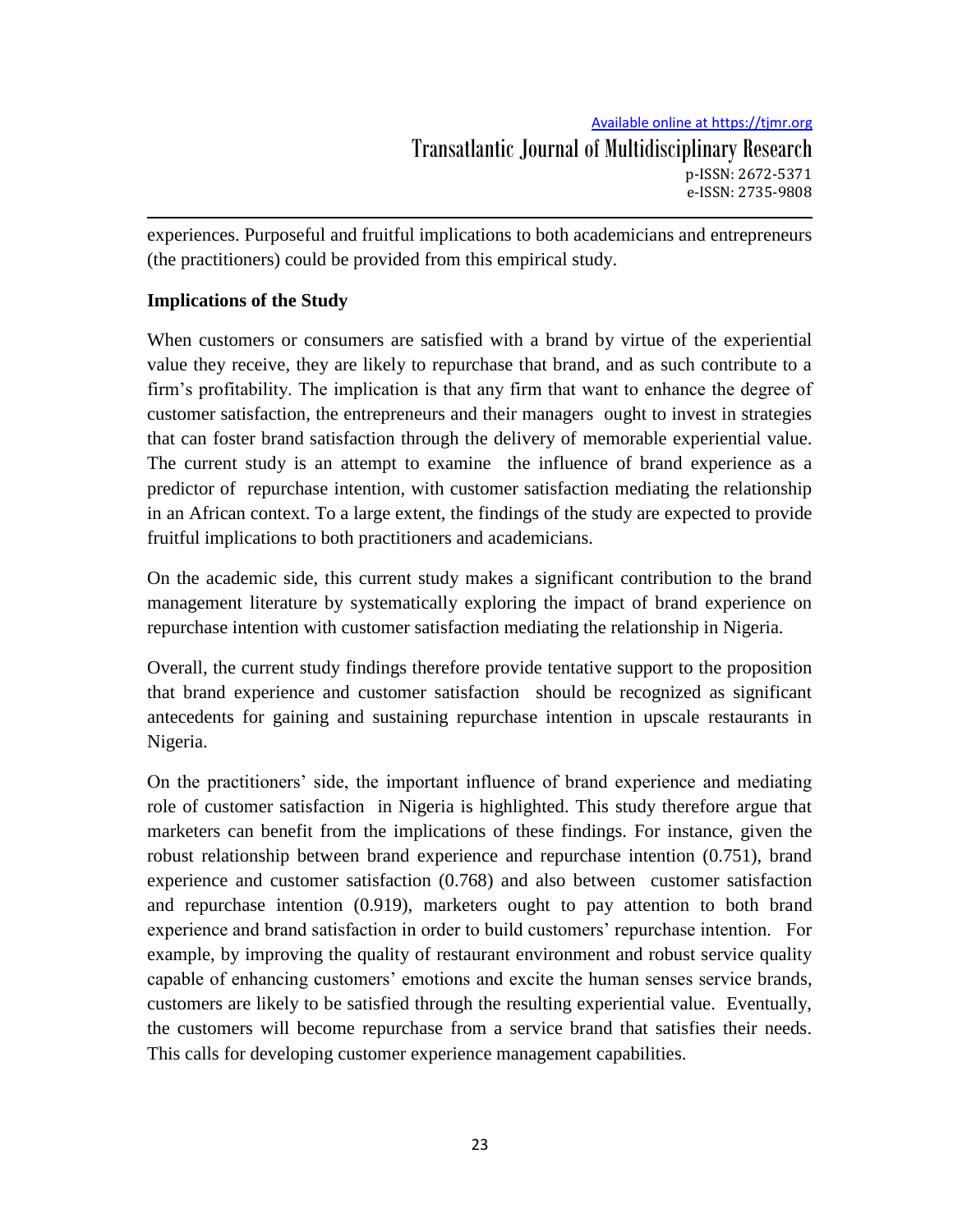## **Limitations and Future Research**

Despite how useful this current study is as discussed above, the research has its limitations. First and most significantly, the study can be improved upon by increasing the sample size and including participants in other geographical areas like South East, South West, as well as the Northern region of Nigeria. Second, the current study was limited to Nigeria. For results comparison, subsequent researches should contemplate replicating this study in other developing countries like Ghana and Kenya. Finally, the present study did not examine such factors as brand involvement, brand attachment and brand loyalty. Future studies should focus on other antecedents and their potential effects on repurchase intentions. In the long run, however, these suggested future avenues of study stand to immensely contribute new knowledge to the existing body of brand management literature in Africa.

## **References**

- Ali,F., Amin, M., & Cobanoglu, C. (2015): An Integrated Model of Service Experience, Emotions, Satisfaction, and Price Acceptance: An Empirical Analysis in the Chinese Hospitality Industry, Journal of Hospitality Marketing & Management, *Journal of Hospitality Marketing & Management*, 00:1–27, 2015DOI: 10.1080/19368623.2015.1019172
- Alia, F., Hussainb, K.& Ragavan, N.A.(2014) Memorable customer experience: examining the effects of customers experience on memories and loyalty in Malaysian resort hotels. *Procedia - Social and Behavioral Sciences 144 ( 2014 ) 273 – 279*
- Al-Msallam,S & Alhaddad, A (2016) Customer Satisfaction and Loyalty in the Hotel Industry: the Mediating Role of Relationship Marketing (PLS Approach) *Journal of Research in Business and Management 4 (5) 32-42.*
- Atarodian A. The impact of brand credibility on customer satisfaction in the banking industry in the North West of Iran. *Life Sci J* 2013;10(6s):203-210] (ISSN:1097- 8135). http://www.lifesciencesite.com. 32
- Brakus, J. J. S., Schmitt, B. H., & Zarantonello, L. (2009). Brand experience: what is it? How is it measured? Does it affect loyalty? *Journal of Marketing, 73*(3), 52-68.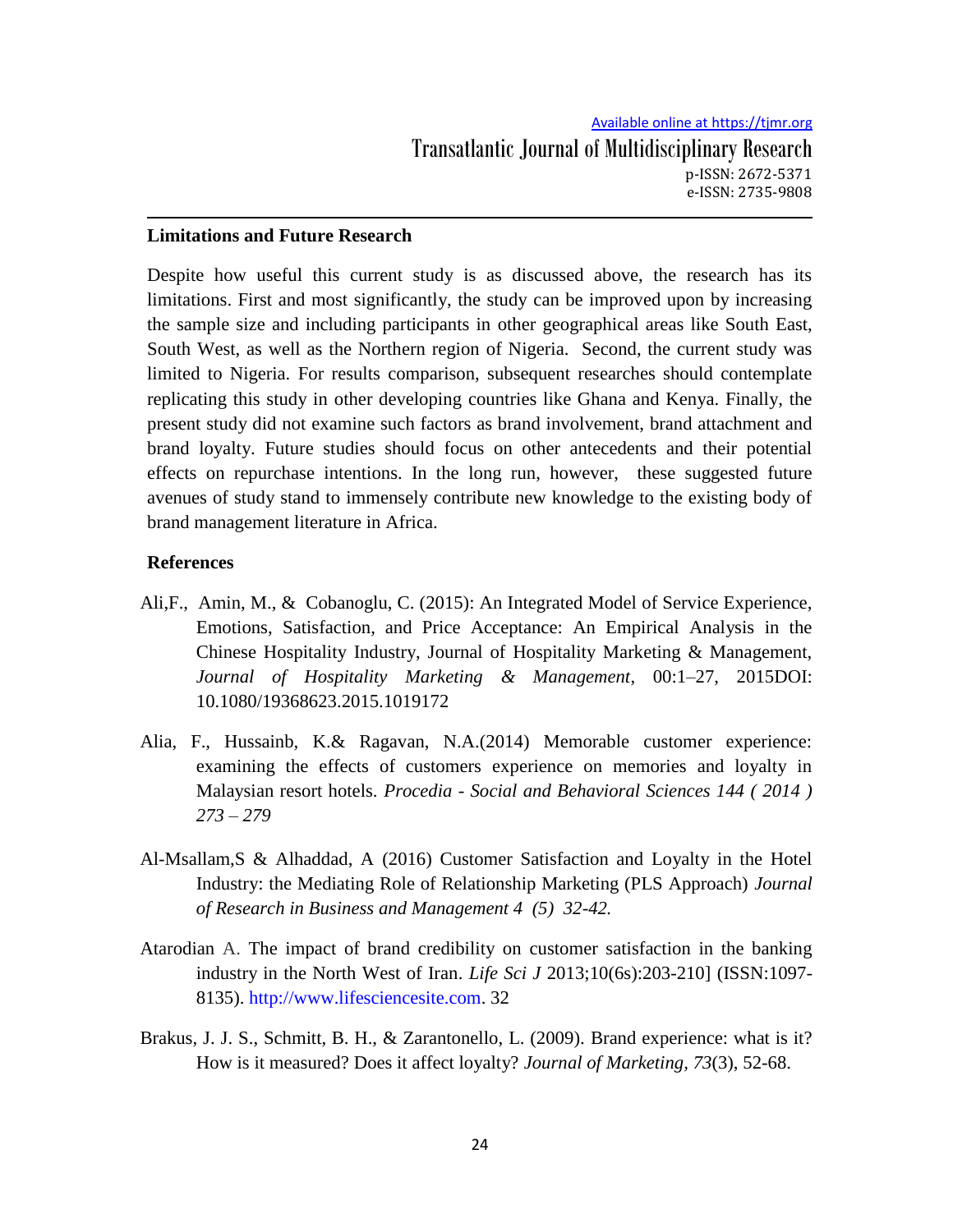- Brakus, J.J., Schmitt, B. H., & Zarantonello, L. (2009). Brand experience: What is it? How is it measured? Does it affect loyalty? *Journal of Marketing*, 73(3), 52-68.
- Chinomona, R (2013) The influence of brand experience on brand satisfaction, trust and attachment in South Africa. *International Business & Economics Research Journal, 12 (10), 1303-1316.*
- Coban, O & Yetis,  $S.A(2019)$  The effect of customers' hotel experience on satisfaction: the mediating role of memorability. Juiz de Fora (Brasil), 9,  $(Jan./Dez)$ .  $1 - 12$ .
- Cronin, J. J., & Taylor, S. A. (1992). Measuring service quality: A re-examination and extension. Journal of Marketing, 56(3), 55.
- Darley, W., Luethge, D., & Thatte, A (2008) Exploring the relationship of perceived automotive salesperson attributes, customer satisfaction and intentions to automotive service department patronage: The moderating role of customer gender. Journal of Retailing and Consumer Services 15(6):469-479
- Ebrahim, R., Ghoneim, A., Irani, Z. & Fan, Y (2016) A brand preference and repurchase intention model: the role of consumer experience. *Journal of Marketing Management, 32:13-14, 1230-1259,*
- Ekeke, J.N & Olori, W.O.(2020) Nigerian tourism industry and global competiveness: constraints and opportunities. Transatlantic Journal of Multidisciplinary Research, 2 (1/2), 182-199.
- El nagger, R. A. A., & Bendary, N. (2017). The impact of experience and brand trust on brand loyalty, while considering the mediating effect of brand equity dimensions, an empirical study on mobile operator subscribers in Egypt. The business and management review. 9(2), 16-25.
- Fornell C., & Larcker, D.F. (1981). Evaluating structural equation models with unobservable variables and measurement error*. Journal of Market Research, 18*(1), 39-50.
- Fornell, C., Johnson, M. D., Anderson, E. W., Cha, J., & Bryant, B. E. (1996). The American customer satisfaction index: Nature, purpose, and findings. *Journal of Marketing, 60(4), 7–18.*
- Gani, A.A., Mahdzar, M. & Anuar, N.A.M. (2019). Visitor's experiential attributes and revisit intention to Islamic tourism attractions in Malaysia. *Journal of Tourism, Hospitality & Culinary Arts, 11*(1), 1-13.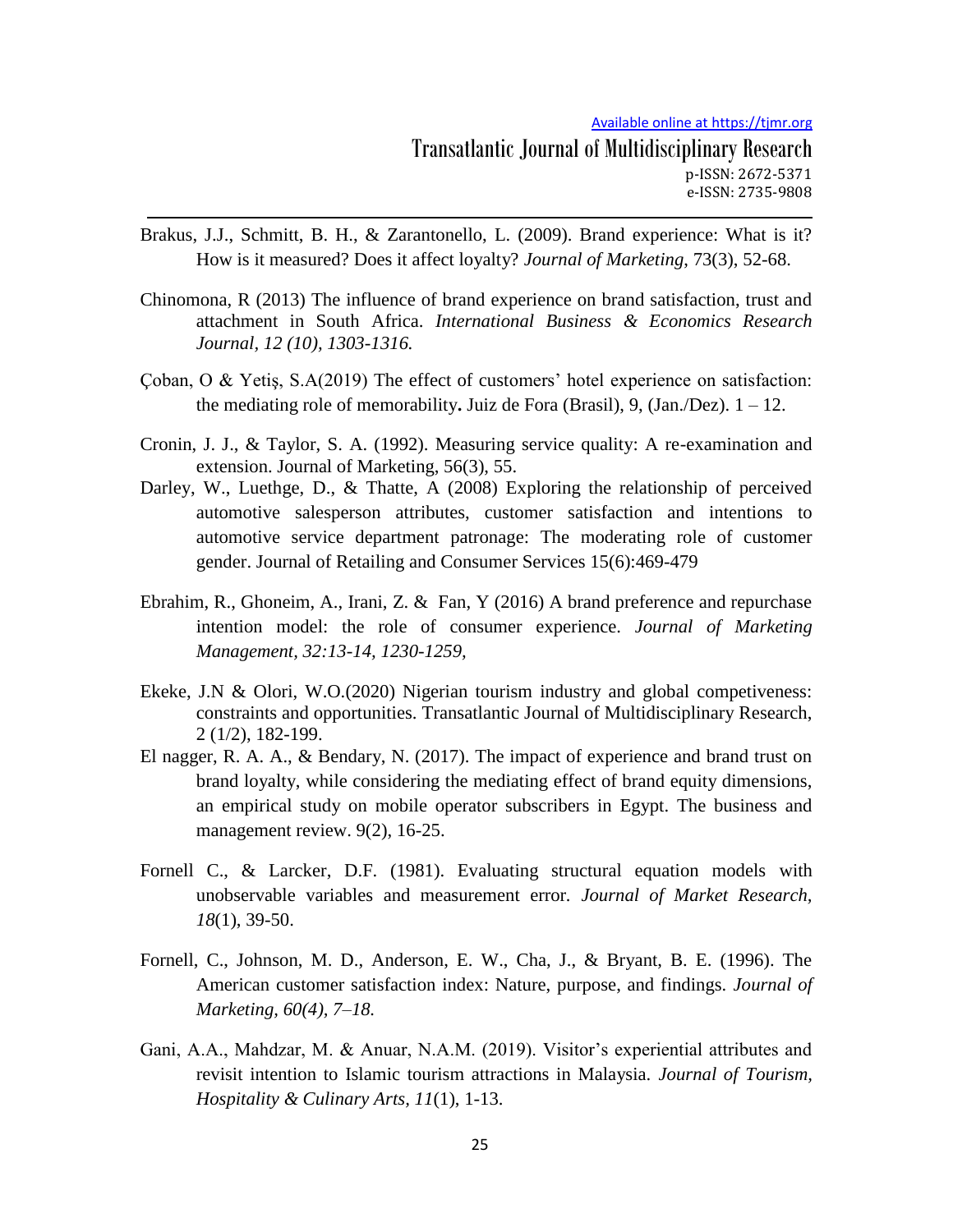- Gentile, C., Spiller N., & Noci G. (2007). How to sustain customer experience: An overview of experience components that co-create value with the customer. *European Management Journal*, 25(5), 395-410.
- Golder, P. N., Mitra, D., & Moorman, C. (2012). What is quality? An integrative framework of processes and states*. Journal of Marketing,* 76 (4), 1-23.
- Grace, D., & O"Cass, A. (2004). Examining service experiences and post-consumption evaluations. *Journal of Services Marketing,* 18(6), 450-461.
- Hair, J. F., Black, W. C., Babin, B. J., & Anderson, R. E., (2010). *Multivariate data analysis.* New Delhi: Prentice Hall.
- Holbrook, M. B. (2000). The millennial consumer in the texts of our times: Experience and entertainment. Journal of Macro marketing, 20(2), 178-192.
- Holbrook, M. B.(2007). Book reviews: The consumption experience something new, something old, something borrowed, something sold: Part 4. Journal of Macro Marketing, 27(3), 303–329.
- Holbrook, M. B., & Hirschman, E, C. (1982). The experiential aspects of consumption: Consumer fantasies, feelings, and fun. *Journal of Consumer Research,* 9(10), 132-40.
- Hosany, S., & Witham, M. (2010). Dimensions of cruisers experiences, satisfaction, and intention to recommend. *Journal of Travel Research*, 49(3), 351-364.
- Iglesias, O., Singh, J.J & Batista-Foguet, J.M. (2011) The role of brand experience and affective commitment in determining brand loyalty. *Journal of Brand Management 18, 570 – 582. doi: 10.1057/bm.2010.58 ;*
- Jang, S.S & Feng, R (2007) Temporal destination revisit intention: The effects of novelty seeking and satisfaction. Tourism Management 28 (2007) 580–590
- Jiang, L. & Yang, Z.; Jun, M. (2012) Measuring consumer perceptions of online shopping convenience. J. Serv. Manag. 24, 191–214.
- Kassim, A.W.M, Igau, O.A., Harun, A.,Tahajuddin, S(2014) Mediating Effect of Customer Satisfaction on Perceived Product Quality, Perceived Value, and Their Relation to Brand Loyalty International Journal of Research in Management & Business Studies, 1 (2), 13-18.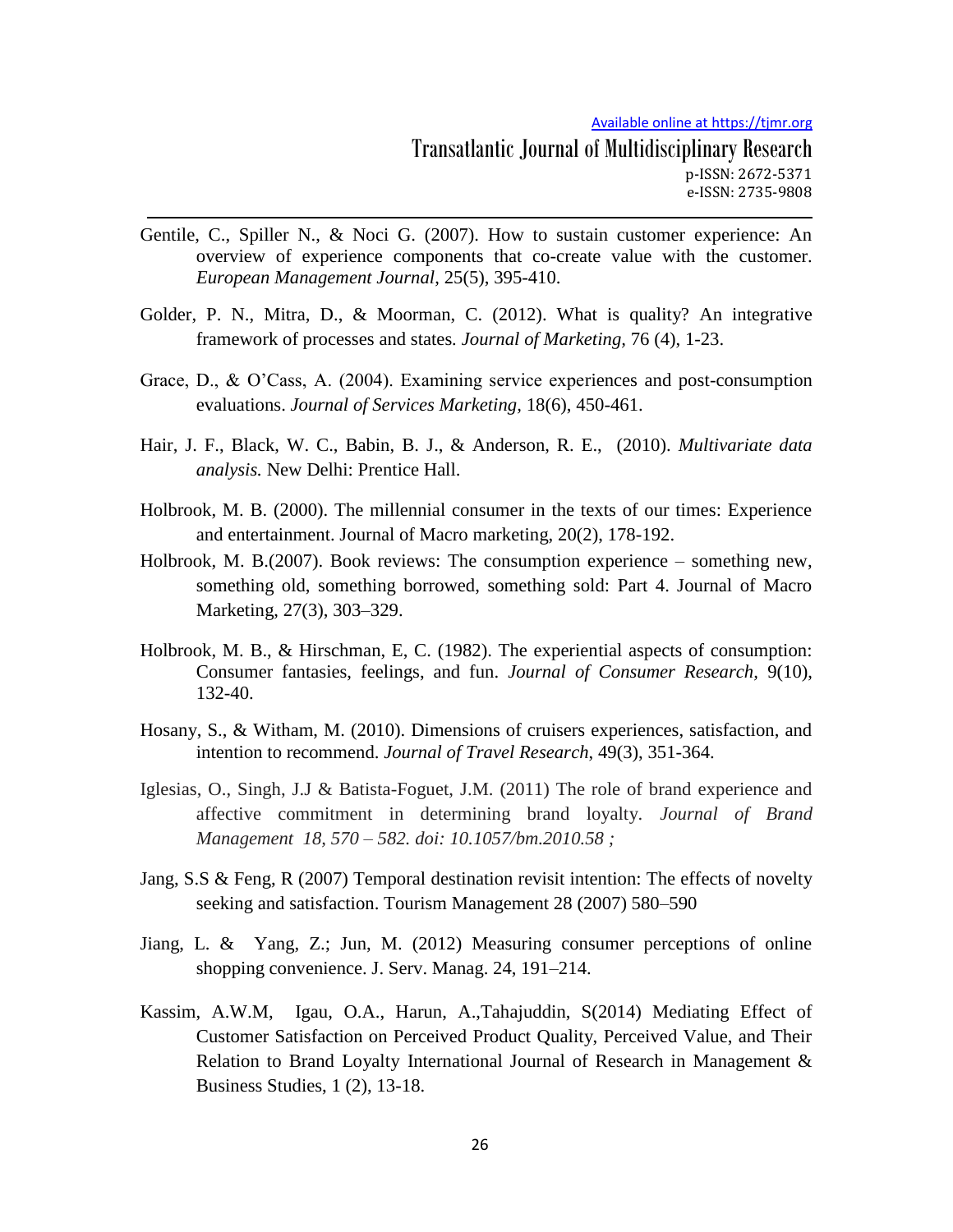- Knutson, B. J., Beck, J. A., Kim, S. H., & Cha, J. (2006). Identifying the dimensions of the experience construct. *Journal of Hospitality and Leisure Marketing, 15*(3), 31- 47.
- Li, H., Ye, Q., & Law, R. (2013). Determinants of customer satisfaction in the hotel industry: An application of online review analysis. *Asia Pacific Journal of Tourism Research*, 18(7), 784-802.
- Lim, H. (2010). *Understanding American customer perceptions on Japanese food and services in the U.S.* Unpublished master's thesis, University of Nevada, Las Vegas.
- Mohsan, F., Nawaz, M.M., Khan, M.S., Shaukat, Z., & Aslam, N (2011) Impact of customer satisfaction on customer loyalty and intentions to switch: Evidence from Banking Sector of Pakistan. I*nternational Journal of Business and Social Science 2 ( 16),263-270*
- Moosa, M.Y & Hassan, Z(2015). Customer Perceived Values associated with Automobile and Brand Loyalty. *International Journal of Accounting, Business and Management, 3(1), 99-115.*
- Nasermoadeli, A., Ling, K.C. & Maghnati, F. (2013) Evaluating the impacts of customer experience on purchase intention. International Journal of Business and Management. 8(6).
- Nunnally, J. C., & Bernstein, I. H. (1994).*Psychometric theory*. 3rd ed. Sydney,Australia McGraw Hill.
- Oliver, R. L. (1994). Conceptual issues in the structural analysis of consumption emotion, satisfaction, and quality: Evidence in a service setting. Advances in Consumer Research, 21(1), 16-22.
- Oliver, R.L. (1997). *Satisfaction: A behavioral perspective on the consumer.* New York: The McGraw-Hill Companies, Inc.
- Pallant, J. (2005). *SPSS Survival Manual*. Buckingham: Open University Press.
- Perdue, R. (2002). Perishability, Yield management, and cross-product elasticity: a case study of deep discount season passes in the colorado ski industry. *Journal of Travel Research,* 41(1), 15-22.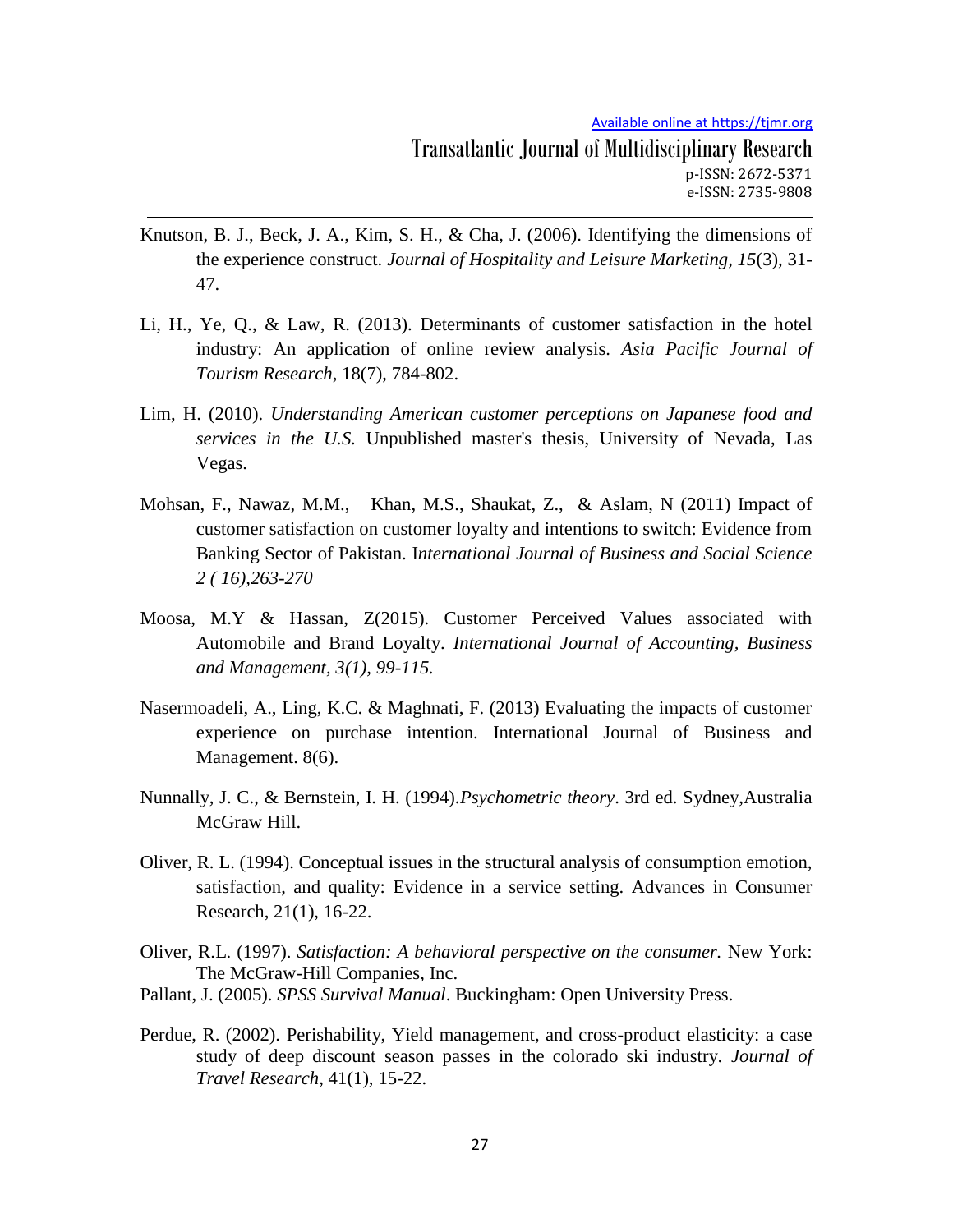- Pham, Q.T., & Tran, T.L. (2014). Customer engagement in a Facebook brand community: An empirical study on travel industry in Vietnam. *2014 IEEE 6th International Conference on Adaptive Science & Technology (ICAST), 1-9.*
- Pham, Q.T., Tran, X.P., Misra, S., Maskeliunas, R., & Damaševicius, R.(2018) Relationship between Convenience, Perceived Value, and Repurchase Intention in Online Shopping in Vietnam. *Sustainability 10(156), 1-14.*
- Pine, B. J. I. I., & Gilmore, J. H., (1998). Welcome to the experience economy. *Harvard Business Review,* 76(4), 97-105.
- Pine, J., & Gilmore, J. H. (1999). *The experience economy: Work is theatre & every business a stage.* Harvard Business School Press: Boston
- Rather, R.A (2018) Customer experience, memories and loyalty in Indian Hospitality Sector. International Journal of Marketing and Business Communication 7 (3), 36-48
- Ryu, K., Lee, H.-R., & Kim, W. G. (2012). The influence of the quality of the physical environment, food, and service on restaurant image, customer perceived value, customer satisfaction, and behavioral intentions. *International Journal of Contemporary Hospitality Management, 24*(2), 200 - 223.
- Schmitt, B. (1999). Experiential marketing. *Journal of Marketing Management,* 15(1–3), 53-67.
- Schmitt, B. (2003). *Customer experience management: A revolutionary approach to connecting with your customer.* New Jersey: Wiley and Sons.
- Sharma, J. & Rather, R.A.(2015) Understanding the customer experience: an exploratory study of "A" category hotels. *International Journal on Customer Relations* 3 (2), 21-31.
- Stevens, P., Knutson, B., & Patton, M. (1995). Dineserv: A tool for measuring service quality in restaurants. *Cornell Hotel & Restaurant Administration Quarterly, 36(2), 56-60.*
- Tse, D.K., & Wilton, P.C(1988). Models of consumer satisfaction formation: An extensive. Journal of . Marketing . Research. 25, 204–212
- Wong, K.M & Musa, G (2011) Branding satisfaction in the Airline Industry: A Comparative Study of Malaysia Airlines and Air Asia. *African Journal of Business Management.5*(8) 3410-3423